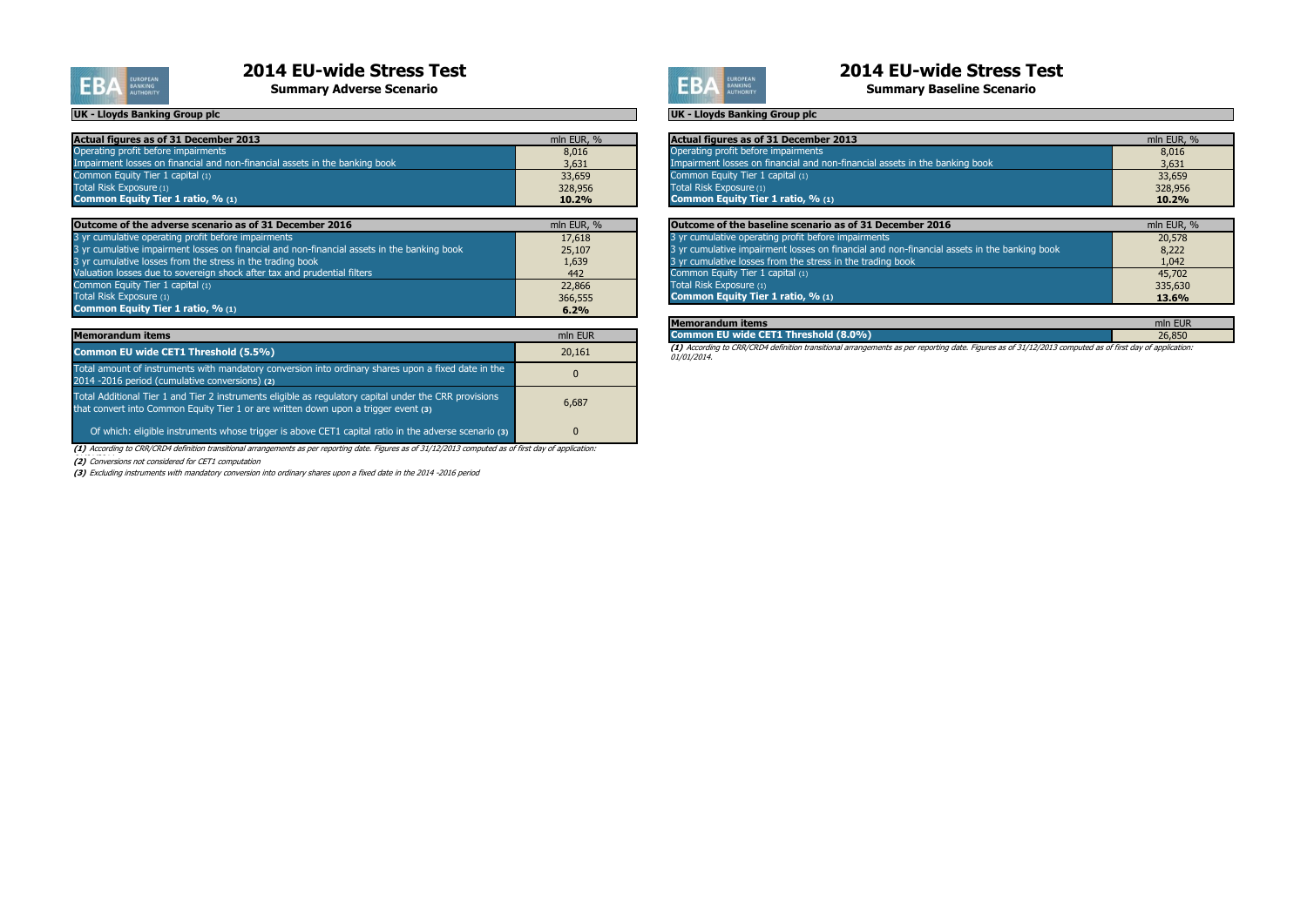

# **FBA EURICOPEAN** 2014 EU-wide Stress Test

| <b>AUTHORITY</b><br><b>P&amp;L</b>                                                                           |            |            | <b>Baseline Scenario</b> |            | <b>Adverse Scenario</b> |            |                |  |  |
|--------------------------------------------------------------------------------------------------------------|------------|------------|--------------------------|------------|-------------------------|------------|----------------|--|--|
| (mln EUR)                                                                                                    | 31/12/2013 | 31/12/2014 | 31/12/2015               | 31/12/2016 | 31/12/2014              | 31/12/2015 | 31/12/2016     |  |  |
| <b>Net interest income</b>                                                                                   | 13,282     | 13,282     | 13,282                   | 13,282     | 13,282                  | 12,765     | 12,690         |  |  |
| <b>Net trading income</b>                                                                                    |            | $-269$     | $-61$                    |            | $-567$                  | $-240$     | $-76$          |  |  |
| of which trading losses from stress scenarios                                                                |            | $-521$     | $-313$                   | $-208$     | $-819$                  | $-492$     | $-328$         |  |  |
| <b>Other operating income</b>                                                                                | 1,990      | 1,158      | 1,201                    | 1,235      | 1,260                   | 1,287      | 1,268          |  |  |
| <b>Operating profit before impairments</b>                                                                   | 8,016      | 6,355      | 6,775                    | 7,448      | 5,751                   | 5,754      | 6,114          |  |  |
| Impairment of financial assets (-)                                                                           | $-3,631$   | $-3,242$   | $-2,525$                 | $-2,455$   | $-6,452$                | $-10,446$  | $-8,208$       |  |  |
| Impairment of financial assets other than instruments designated at fair value through<br><b>P&amp;I</b> (-) | $-3,631$   | $-3,082$   | $-2,430$                 | $-2,391$   | $-6,162$                | $-10,269$  | $-8,037$       |  |  |
| Impairment Financial assets designated at fair value through P&L (-)                                         |            | $-160$     | $-96$                    | -64        | $-290$                  | $-177$     | $-171$         |  |  |
| Impairment on non financial assets (-)                                                                       |            |            |                          |            |                         |            | $\overline{0}$ |  |  |
| <b>Operating profit after impairments from stress scenarios</b>                                              | 4,384      | 3,113      | 4,249                    | 4,993      | $-702$                  | $-4,693$   | $-2,095$       |  |  |
| Other Income and expenses                                                                                    | $-1,081$   | $-1,236$   | $-869$                   | $-563$     | 465                     | $-1,819$   | $-1,618$       |  |  |
| <b>Pre-Tax profit</b>                                                                                        | 3,304      | 1,876      | 3,381                    | 4,430      | $-237$                  | $-6,512$   | $-3,712$       |  |  |
| <b>Tax</b>                                                                                                   | $-1,471$   | 2,556      | $-1,014$                 | $-1,329$   | 3,190                   | 1,954      | 1,114          |  |  |
| <b>Net income</b>                                                                                            | 1,833      | 4,432      | 2,366                    | 3,101      | 2,953                   | $-4,558$   | $-2,598$       |  |  |
| <b>Attributable to owners of the parent</b>                                                                  | 1,789      | 4,389      | 2,323                    | 3,057      | 2,909                   | $-4,602$   | $-2,642$       |  |  |
| of which carried over to capital through retained earnings                                                   | 1,789      | 4,389      | 2,323                    | 3,057      | 2,909                   | $-4,602$   | $-2,642$       |  |  |
| of which distributed as dividends                                                                            |            |            |                          |            |                         |            |                |  |  |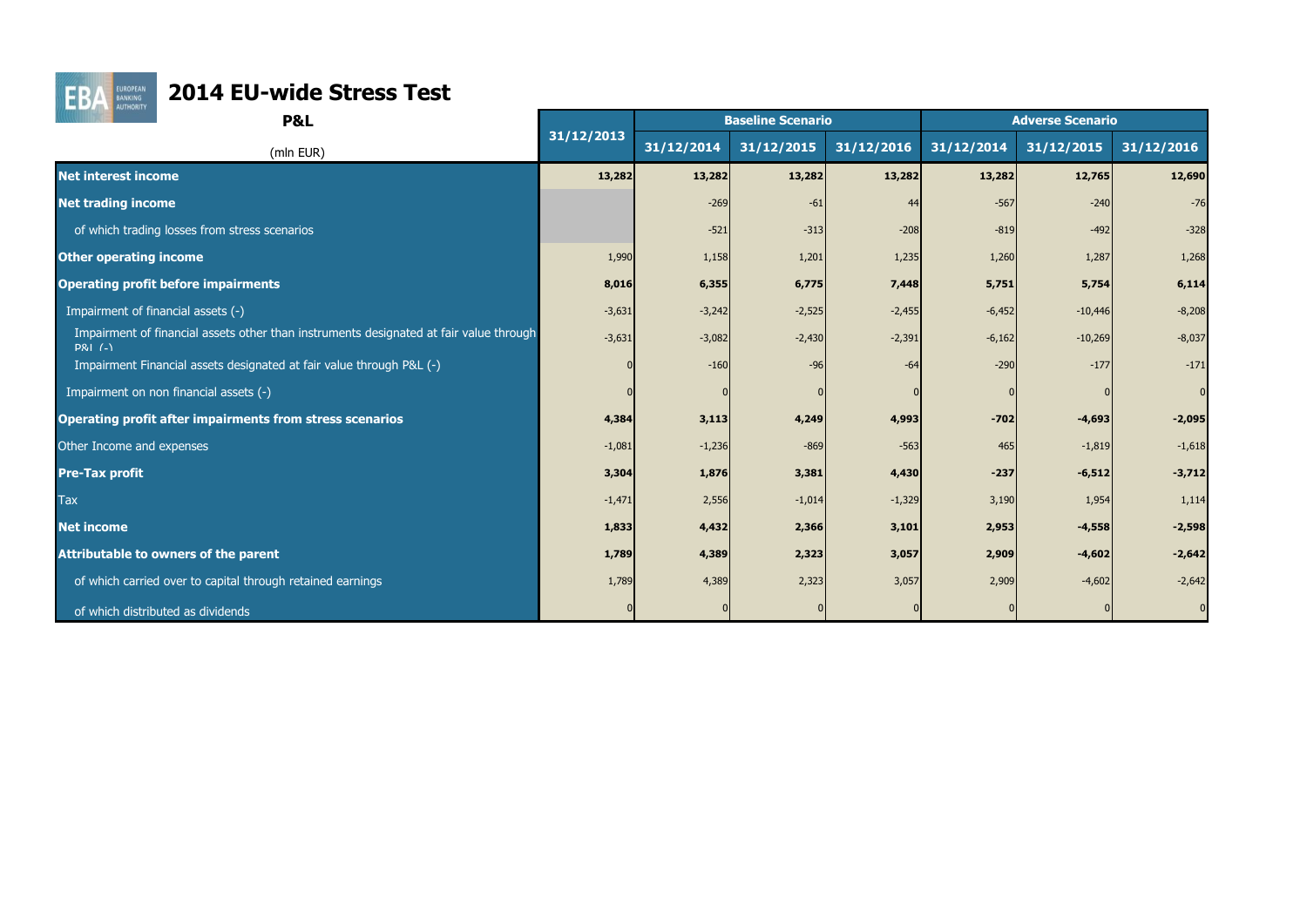#### **2014 EU-wide Stress Test Credit Risk**

|                                                                                                            | GIGAIL IMSK                                                             |              |               |           |               |                                    |                  |                       |                 |           |                                          |                                             |                  |                |               |           |                                                     |           |               |                                 |
|------------------------------------------------------------------------------------------------------------|-------------------------------------------------------------------------|--------------|---------------|-----------|---------------|------------------------------------|------------------|-----------------------|-----------------|-----------|------------------------------------------|---------------------------------------------|------------------|----------------|---------------|-----------|-----------------------------------------------------|-----------|---------------|---------------------------------|
|                                                                                                            |                                                                         |              |               |           |               | Exposure values (as of 31/12/2013) |                  |                       |                 |           | Risk exposure amounts (as of 31/12/2013) |                                             |                  |                |               |           | Value adjustments and provisions (as of 31/12/2013) |           |               |                                 |
|                                                                                                            |                                                                         | LTV % (as of | $F-IRB$       |           |               | $A - IRB$                          | <b>STA</b>       |                       | $F$ -IRB        |           |                                          | $A - IRB$                                   | <b>STA</b>       |                |               | $F-IRB$   | A-IRB                                               |           | <b>STA</b>    |                                 |
|                                                                                                            | (mh EUR, %)                                                             | 31/12/2013   | Non-defaulted | Defaulted | Non-defaulted | Defaulted                          | Non-defaulted    | Defaulted             | Non-defaulted   | Defaulted | Non-defaulted                            | Defaulted                                   | Non-defaulted    | Defaulted      | Non-defaulted | Defaulted | Non-defaulted                                       | Defaulted | Non-defaulted | Defaulted                       |
|                                                                                                            |                                                                         |              |               |           |               |                                    |                  |                       |                 |           |                                          |                                             |                  |                |               |           |                                                     |           |               |                                 |
|                                                                                                            | Central banks and central governments                                   |              | 18,832        |           |               |                                    | 98,977           |                       | 1,941           |           |                                          |                                             | 446              |                |               |           |                                                     |           |               |                                 |
|                                                                                                            | <b>Institutions</b>                                                     |              | 15,61         |           |               |                                    | 1,517            |                       | 5,147<br>74,985 |           |                                          |                                             |                  |                |               | 4,200     |                                                     |           |               |                                 |
|                                                                                                            | <b>Corporates</b><br>Corporates - Of Which: Specialised Lending         |              | 119,953       | 10,789    |               |                                    | 56,156<br>31,437 | 15,193<br>13,547      |                 |           |                                          |                                             | 49,931<br>28,494 | 2,014          | 421           |           |                                                     |           | 643<br>149    |                                 |
|                                                                                                            | Corporates - Of Which: SME                                              |              | 15.07         | 1.979     |               |                                    |                  |                       | 11.680          |           |                                          |                                             | 6.374            |                | 170           |           |                                                     |           | 319           |                                 |
|                                                                                                            | <b>Retail</b>                                                           |              |               |           | 495,434       | 10,702                             | 7.880<br>14,996  | $\frac{1.011}{1,188}$ |                 |           | 91,43                                    | 11,482                                      | 7.335            | 1.242<br>1,359 |               |           | 1.656                                               | 1,847     | 214           | 10,346<br>7,264<br>1.677<br>365 |
|                                                                                                            | Retail - Secured on real estate property                                |              |               |           |               |                                    |                  |                       |                 |           |                                          |                                             |                  |                |               |           |                                                     |           |               |                                 |
|                                                                                                            |                                                                         | 67           |               |           | 431,759       | 8,366                              | 8.581            | 911                   |                 |           | 54,542                                   | 8,938                                       | 3.065            | 1,003          |               |           | 1.111                                               | 1.456     | 85            | 162                             |
|                                                                                                            | Retail - Secured on real estate property - Of Which:                    |              |               |           |               |                                    |                  |                       |                 |           |                                          |                                             |                  |                |               |           |                                                     |           |               |                                 |
|                                                                                                            | <b>SME</b>                                                              | 49%          |               |           | 13,053        | 427                                |                  |                       |                 |           | 4,91                                     | 512                                         |                  |                |               |           |                                                     |           |               |                                 |
| UK - Lloyds Banking Group plc                                                                              | Retail - Secured on real estate property - Of Which:                    |              |               |           |               |                                    |                  |                       |                 |           |                                          |                                             |                  |                |               |           |                                                     |           |               |                                 |
|                                                                                                            | non-SME                                                                 | 689          |               |           | 418,706       | 7,939                              | 8,580            | 911                   |                 |           | 49,623                                   |                                             | 3,065            | 1,003          |               |           | 1,094                                               | 1,447     | 85            |                                 |
|                                                                                                            | Retail - Qualifying Revolving                                           |              |               |           | 45,410        | 952                                |                  |                       |                 |           | 18,40                                    | $8,426$<br>$1,364$                          | 359              |                |               |           | 219                                                 | 239       |               |                                 |
|                                                                                                            | <b>Retail - Other Retail</b>                                            |              |               |           | 18,264        | 1,385<br>565                       | 5,940            | 241                   |                 |           | 18,48                                    | $\begin{array}{c} 1,181 \\ 251 \end{array}$ | 3,912            |                |               |           | 226                                                 |           |               |                                 |
|                                                                                                            | Retail - Other Retail - Of Which: SME                                   |              |               |           | 2.896         |                                    | 1.806            |                       |                 |           | 2,89                                     |                                             | 790              |                |               |           |                                                     |           |               |                                 |
|                                                                                                            | Retail - Other Retail - Of Which: non-SME                               |              |               |           | 15,368        | 819                                | 4.133            | 220                   |                 |           | 15,59                                    | 930                                         | 3.122            |                |               |           | 296                                                 |           |               |                                 |
|                                                                                                            | <b>Equity</b>                                                           |              | 3,54          |           |               |                                    |                  |                       | 7,134           |           |                                          |                                             |                  |                |               |           |                                                     |           |               |                                 |
|                                                                                                            | <b>Securitisation</b>                                                   |              | 17.049        |           |               |                                    |                  |                       | 4.024           |           |                                          |                                             |                  |                |               |           |                                                     |           |               |                                 |
|                                                                                                            | Other non-credit obligation assets                                      |              |               |           |               |                                    | 22,295           |                       |                 |           |                                          |                                             | 22,252           |                |               |           |                                                     |           |               |                                 |
|                                                                                                            | <b>TOTAL</b>                                                            |              | 174,997       | 10,792    | 495,434       | 10,702                             | 193,94           | 16,381                | 93,232          |           | 91,437                                   | 11,482                                      | 80.024           | 3.374          |               | 4.201     | 1,656                                               | 1,847     | 859           | 10,711                          |
|                                                                                                            | Securitisation and re-securitisations positions deducted from capital * |              | 171           |           |               |                                    |                  |                       |                 |           |                                          |                                             |                  |                |               |           |                                                     |           |               |                                 |
| (*) Refers to the part of Securitization exposure that is deducted from capital and is not included in RWA |                                                                         |              |               |           |               |                                    |                  |                       |                 |           |                                          |                                             |                  |                |               |           |                                                     |           |               |                                 |

|                                                                                                            |                                                                                                                                                                                                                                                                                                                                                                                                                                                                                                                                                                                |                   |                                              |                 |                                                                                | Exposure values (as of 31/12/2013)                           |                                                                                                              |                                     |                                             |           |                                                                            | Risk exposure amounts (as of 31/12/2013)                       |                                                                                              |                            |               |           | Value adjustments and provisions (as of 31/12/2013) |                     |                   |                              |
|------------------------------------------------------------------------------------------------------------|--------------------------------------------------------------------------------------------------------------------------------------------------------------------------------------------------------------------------------------------------------------------------------------------------------------------------------------------------------------------------------------------------------------------------------------------------------------------------------------------------------------------------------------------------------------------------------|-------------------|----------------------------------------------|-----------------|--------------------------------------------------------------------------------|--------------------------------------------------------------|--------------------------------------------------------------------------------------------------------------|-------------------------------------|---------------------------------------------|-----------|----------------------------------------------------------------------------|----------------------------------------------------------------|----------------------------------------------------------------------------------------------|----------------------------|---------------|-----------|-----------------------------------------------------|---------------------|-------------------|------------------------------|
|                                                                                                            |                                                                                                                                                                                                                                                                                                                                                                                                                                                                                                                                                                                | LTV % (as of      | $F-IRB$                                      |                 |                                                                                | A-IRB                                                        |                                                                                                              | <b>STA</b>                          |                                             | $F-IRB$   |                                                                            | $A - IRB$                                                      |                                                                                              | <b>STA</b>                 | $F$ -IRB      |           |                                                     | A-IRB               | <b>STA</b>        |                              |
|                                                                                                            | (mh EUR, %)                                                                                                                                                                                                                                                                                                                                                                                                                                                                                                                                                                    | 31/12/2013        | Non-defaulted                                | Defaulted       | Non-defaulted                                                                  | Defaulted                                                    | Non-defaulted                                                                                                | Defaulted                           | Non-defaulted                               | Defaulted | Non-defaulted                                                              | Defaulted                                                      | Non-defaulted                                                                                | Defaulted                  | Non-defaulted | Defaulted | Non-defaulted                                       | Defaulted           | Non-defaulted     | Defaulted                    |
| <b>United Kingdom</b>                                                                                      | Central banks and central governments<br><b>Institutions</b><br><b>Corporates</b><br>Corporates - Of Which: Specialised Lending<br>Corporates - Of Which: SME<br>Retail<br>Retail - Secured on real estate property<br>Retail - Secured on real estate property - Of Which:<br>SME<br>Retail - Secured on real estate property - Of Which:<br>non-SME<br>Retail - Qualifying Revolving<br><b>Retail - Other Retail</b><br>Retail - Other Retail - Of Which: SME<br>Retail - Other Retail - Of Which: non-SME<br>Equity<br>Securitisation<br>Other non-credit obligation assets | 67%<br>49%<br>67% | 4,674<br>95,465<br>15,020<br>2,978<br>12,419 | 10,029<br>1,842 | 483,952<br>420,278<br>13,053<br>407,225<br>45,410<br>18,264<br>2,896<br>15,368 | 9,589<br>7,253<br>427<br>6,826<br>952<br>1,385<br>565<br>819 | 86,134<br>985<br>38,903<br>24,068<br>$1,922$<br>$11,734$<br>6,550<br>6,550<br>476<br>4,708<br>1,805<br>2.903 | 5,528<br>5,339<br>922<br>817<br>817 | 1,760<br>63,787<br>11,650<br>5,853<br>2,669 |           | 82,699<br>45,804<br>4,919<br>40,885<br>18,407<br>18,488<br>2,892<br>15,596 | 8,801<br>6,257<br>512<br>5,745<br>1,364<br>1,181<br>251<br>930 | 33,449<br>21,638<br>416<br>5.639<br>2,293<br>2,293<br>359<br>2,988<br>788<br>2.199<br>21,942 | 269<br>1,032<br>891<br>891 | 421           | 4.192     | 1,478<br>933<br>916<br>219<br>326<br>296            | 1,276<br>884<br>876 | 245<br>143<br>137 | 3,448<br>2,734<br>114<br>106 |
|                                                                                                            | <b>TOTAL</b>                                                                                                                                                                                                                                                                                                                                                                                                                                                                                                                                                                   |                   | 115,605                                      | 10.029          | 483,952                                                                        | 9.589                                                        | 21,984<br>159,741                                                                                            | 6,450                               | 74.071                                      |           | 82,699                                                                     | 8.80                                                           | 61,408                                                                                       | 1.30                       |               | 4.192     | 1.478                                               | 1,276               | 383               | 3,563                        |
|                                                                                                            | Securitisation and re-securitisations positions deducted from capital *                                                                                                                                                                                                                                                                                                                                                                                                                                                                                                        |                   | 171                                          |                 |                                                                                |                                                              |                                                                                                              |                                     |                                             |           |                                                                            |                                                                |                                                                                              |                            |               |           |                                                     |                     |                   |                              |
| (*) Refers to the part of Securitization exposure that is deducted from capital and is not included in RWA |                                                                                                                                                                                                                                                                                                                                                                                                                                                                                                                                                                                |                   |                                              |                 |                                                                                |                                                              |                                                                                                              |                                     |                                             |           |                                                                            |                                                                |                                                                                              |                            |               |           |                                                     |                     |                   |                              |

|                      |                                                                                                                                                                                                                                                                                                                                                                                                                                                                                                                                                                                                |                            |                                              |           |               | Exposure values (as of 31/12/2013) |                       |            |                                                |           | Risk exposure amounts (as of 31/12/2013) |           |                |           |               |           | Value adjustments and provisions (as of 31/12/2013) |           |               |           |
|----------------------|------------------------------------------------------------------------------------------------------------------------------------------------------------------------------------------------------------------------------------------------------------------------------------------------------------------------------------------------------------------------------------------------------------------------------------------------------------------------------------------------------------------------------------------------------------------------------------------------|----------------------------|----------------------------------------------|-----------|---------------|------------------------------------|-----------------------|------------|------------------------------------------------|-----------|------------------------------------------|-----------|----------------|-----------|---------------|-----------|-----------------------------------------------------|-----------|---------------|-----------|
|                      |                                                                                                                                                                                                                                                                                                                                                                                                                                                                                                                                                                                                | LTV % (as of<br>31/12/2013 | $F-IRB$                                      |           |               | A-IRB                              |                       | <b>STA</b> | $F-IRB$                                        |           |                                          | A-IRB     | <b>STA</b>     |           | $F$ -IRB      |           | A-IRB                                               |           | <b>STA</b>    |           |
|                      | (mh EUR, %)                                                                                                                                                                                                                                                                                                                                                                                                                                                                                                                                                                                    |                            | Non-defaulted                                | Defaulted | Non-defaulted | Defaulted                          | Non-defaulted         | Defaulted  | Non-defaulted                                  | Defaulted | Non-defaulted                            | Defaulted | Non-defaulted  | Defaulted | Non-defaulted | Defaulted | Non-defaulted                                       | Defaulted | Non-defaulted | Defaulted |
| <b>United States</b> | Central banks and central governments<br><b>Institutions</b><br>Corporates<br>Corporates - Of Which: Specialised Lending<br>Corporates - Of Which: SME<br>Retail<br>Retail - Secured on real estate property<br>Retail - Secured on real estate property - Of Which:<br>SME<br>Retail - Secured on real estate property - Of Which:<br>non-SME<br><b>Retail - Qualifying Revolving</b><br><b>Retail - Other Retail</b><br>Retail - Other Retail - Of Which: SME<br>Retail - Other Retail - Of Which: non-SME<br>Equity<br>Securitisation<br>Other non-credit obligation assets<br><b>TOTAL</b> |                            | 17,735<br>3,824<br>10,007<br>2.022<br>33,666 |           |               |                                    | 2,404<br>471<br>2.483 | 213<br>213 | 1,833<br>1,101<br>4,512<br>150<br>222<br>7,818 |           |                                          |           | 2,076<br>2.097 |           |               |           |                                                     |           |               |           |
|                      | Securitisation and re-securitisations positions deducted from capital *                                                                                                                                                                                                                                                                                                                                                                                                                                                                                                                        |                            |                                              |           |               |                                    |                       |            |                                                |           |                                          |           |                |           |               |           |                                                     |           |               |           |

|         |                                                                         |                |               |           | Exposure values (as of 31/12/2013) |           |               |              |               |           | Risk exposure amounts (as of 31/12/2013) |           |               |            |               |           | Value adjustments and provisions (as of 31/12/2013) |           |               |              |
|---------|-------------------------------------------------------------------------|----------------|---------------|-----------|------------------------------------|-----------|---------------|--------------|---------------|-----------|------------------------------------------|-----------|---------------|------------|---------------|-----------|-----------------------------------------------------|-----------|---------------|--------------|
|         |                                                                         | LTV $%$ (as of |               | $F-IRB$   |                                    | $A - IRB$ |               | <b>STA</b>   |               | $F-IRB$   |                                          | A-IRB     | <b>STA</b>    |            | $F-IRB$       |           | A-IRB                                               |           |               | <b>STA</b>   |
|         | (mh EUR, %)                                                             | 31/12/2013     | Non-defaulted | Defaulted | Non-defaulted                      | Defaulted | Non-defaulted | Defaulted    | Non-defaulted | Defaulted | Non-defaulted                            | Defaulted | Non-defaulted | Defaulted  | Non-defaulted | Defaulted | Non-defaulted                                       | Defaulted | Non-defaulted | Defaulted    |
|         | Central banks and central governments<br><b>Institutions</b>            |                |               |           |                                    |           |               |              |               |           |                                          |           |               |            |               |           |                                                     |           |               |              |
|         | Corporates                                                              |                |               |           |                                    |           | 1,848         | 6,920        |               |           |                                          |           | 2,565         | 771        |               |           |                                                     |           |               | 6,769        |
|         | Corporates - Of Which: Specialised Lending                              |                |               |           |                                    |           | 478           | 6,179<br>584 |               |           |                                          |           | 1,195         |            |               |           |                                                     |           |               | 4,468        |
|         | Corporates - Of Which: SME<br><b>Retail</b>                             |                |               |           | 5,14                               | 1,016     | 911<br>1,137  |              |               |           | 7.169                                    | 2,478     | 911<br>853    | 614<br>215 |               |           | 12                                                  | 571       |               | 1,677<br>195 |
|         | Retail - Secured on real estate property                                |                |               |           |                                    |           |               |              |               |           |                                          |           |               |            |               |           |                                                     |           |               |              |
|         | Retail - Secured on real estate property - Of Which:                    | 76%            |               |           | 5,141                              | 1,01      |               |              |               |           | 7,169                                    | 2,478     |               |            |               |           | 124                                                 | 571       |               |              |
|         | SME                                                                     | 0 <sup>9</sup> |               |           |                                    |           |               |              |               |           |                                          |           |               |            |               |           |                                                     |           |               |              |
| Ireland | Retail - Secured on real estate property - Of Which:<br>non-SME         | 76%            |               |           | 5,141                              | 1,01      |               |              |               |           | 7,169                                    | 2,478     |               |            |               |           | 124                                                 | 571       |               |              |
|         | <b>Retail - Qualifying Revolving</b>                                    |                |               |           |                                    |           |               |              |               |           |                                          |           |               |            |               |           |                                                     |           |               |              |
|         | <b>Retail - Other Retail</b><br>Retail - Other Retail - Of Which: SME   |                |               |           |                                    |           | 1,137         |              |               |           |                                          |           |               | 215        |               |           |                                                     |           |               |              |
|         | Retail - Other Retail - Of Which: non-SME                               |                |               |           |                                    |           | 1,137         |              |               |           |                                          |           | 85            | 215        |               |           |                                                     |           |               |              |
|         | Equity                                                                  |                |               |           |                                    |           |               |              |               |           |                                          |           |               |            |               |           |                                                     |           |               |              |
|         | Securitisation<br>Other non-credit obligation assets                    |                |               |           |                                    |           |               |              |               |           |                                          |           |               |            |               |           |                                                     |           |               |              |
|         | <b>TOTAL</b>                                                            |                |               |           | 5.141                              | 1.016     | 3.016         | 7.091        |               |           | 7.169                                    | 2.478     | 3.449         | 98         |               |           |                                                     |           |               | 6.964        |
|         | Securitisation and re-securitisations positions deducted from capital * |                |               |           |                                    |           |               |              |               |           |                                          |           |               |            |               |           |                                                     |           |               |              |

|                                                                                                                                                                                                                                                                                                                                           |                                                                                                                                                                                                                                                                                              |                   |               |           | Exposure values (as of 31/12/2013) |           |                                                         |            |                  |           | Risk exposure amounts (as of 31/12/2013) |                          |                       |           |               |           | Value adjustments and provisions (as of 31/12/2013) |           |               |            |
|-------------------------------------------------------------------------------------------------------------------------------------------------------------------------------------------------------------------------------------------------------------------------------------------------------------------------------------------|----------------------------------------------------------------------------------------------------------------------------------------------------------------------------------------------------------------------------------------------------------------------------------------------|-------------------|---------------|-----------|------------------------------------|-----------|---------------------------------------------------------|------------|------------------|-----------|------------------------------------------|--------------------------|-----------------------|-----------|---------------|-----------|-----------------------------------------------------|-----------|---------------|------------|
|                                                                                                                                                                                                                                                                                                                                           |                                                                                                                                                                                                                                                                                              | LTV % (as of      | $F-IRB$       |           |                                    | $A-IRB$   |                                                         | <b>STA</b> | $F-IRB$          |           | A-IRB                                    |                          | <b>STA</b>            |           | $F-IRB$       |           |                                                     | A-IRB     |               | <b>STA</b> |
|                                                                                                                                                                                                                                                                                                                                           | (mh EUR, %)                                                                                                                                                                                                                                                                                  | 31/12/2013        | Non-defaulted | Defaulted | Non-defaulted                      | Defaulted | Non-defaulted                                           | Defaulted  | Non-defaulted    | Defaulted | Non-defaulted                            | Defaulted                | Non-defaulted         | Defaulted | Non-defaulted | Defaulted | Non-defaulted                                       | Defaulted | Non-defaulted | Defaulted  |
| <b>Central banks and central governments</b><br><b>Institutions</b><br><b>Corporates</b><br>Corporates - Of Which: SME<br><b>Retail</b><br>SME<br>Netherlands<br>non-SME<br><b>Retail - Qualifying Revolving</b><br><b>Retail - Other Retail</b><br>Equity<br><b>Securitisation</b><br>Other non-credit obligation assets<br><b>TOTAL</b> | Corporates - Of Which: Specialised Lending<br>Retail - Secured on real estate property<br>Retail - Secured on real estate property - Of Which:<br>Retail - Secured on real estate property - Of Which:<br>Retail - Other Retail - Of Which: SME<br>Retail - Other Retail - Of Which: non-SME | 100%<br>n<br>100% | 1.33          |           | 6,341<br>6,341<br>6,341<br>6.341   |           | 9,911<br>58<br>997<br>294<br>238<br>238<br>56<br>11,316 | 331        | 164<br>418<br>68 |           | 1,569<br>1,569<br>1.569<br>1,569         | 203<br>203<br>203<br>203 | 1,003<br>144<br>1.196 | 393<br>39 |               |           |                                                     |           |               |            |
|                                                                                                                                                                                                                                                                                                                                           | Securitisation and re-securitisations positions deducted from capital *                                                                                                                                                                                                                      |                   |               |           |                                    |           |                                                         |            |                  |           |                                          |                          |                       |           |               |           |                                                     |           |               |            |



(\*) Refers to the part of Securitization exposure that is deducted from capital and is not included in RWA

(\*) Refers to the part of Securitization exposure that is deducted from capital and is not included in RWA

(\*) Refers to the part of Securitization exposure that is deducted from capital and is not included in RWA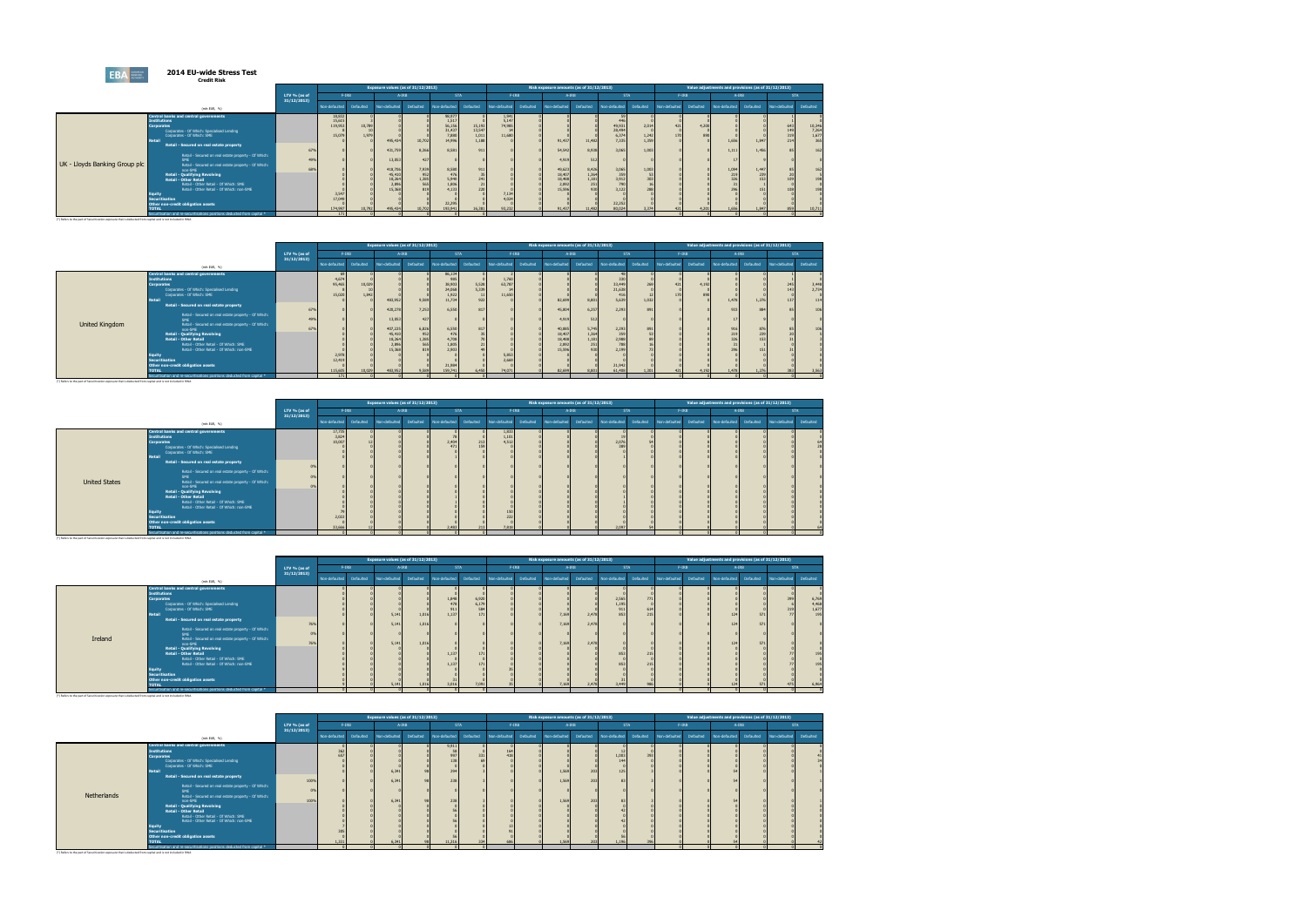|     | <b>Baseline Scenario</b>                                |                                                                              |                                                                      |                                                         |                                                                              |                                                                      |                                                         |                                                                              |                                                                      | <b>Adverse Scenario</b>                                  |                                                                              |                                                                      |                                                                            |                                                                              |
|-----|---------------------------------------------------------|------------------------------------------------------------------------------|----------------------------------------------------------------------|---------------------------------------------------------|------------------------------------------------------------------------------|----------------------------------------------------------------------|---------------------------------------------------------|------------------------------------------------------------------------------|----------------------------------------------------------------------|----------------------------------------------------------|------------------------------------------------------------------------------|----------------------------------------------------------------------|----------------------------------------------------------------------------|------------------------------------------------------------------------------|
|     | as of 31/12/2015                                        |                                                                              |                                                                      | as of 31/12/2016                                        |                                                                              |                                                                      | as of 31/12/2014                                        |                                                                              |                                                                      | as of 31/12/2015                                         |                                                                              |                                                                      | as of 31/12/2016                                                           |                                                                              |
| ent | Stock of<br><b>Provisions</b>                           | Coverage<br>Ratio - Default<br>Stock                                         | Impairment<br>rate                                                   | Stock of<br>Provisions                                  | <b>Coverage</b><br>Ratio - Default<br>Stock                                  | Impairment rate                                                      | Stock of<br>Provisions                                  | Coverage<br>Ratio - Default<br>Stock                                         | Impairment<br>rate                                                   | Stock of<br><b>Provisions</b>                            | Coverage<br>Ratio - Default<br>Stock                                         | Impairment<br>rate                                                   | Stock of<br><b>Provisions</b>                                              | Coverage<br>Ratio - Default<br>Stock                                         |
|     | 10<br>17,961<br>8,464<br>3,119<br>7,119<br>3,696<br>136 | 32.90%<br>31.62%<br>50.15%<br>54.60%<br>50.07%<br>19.76%<br>12.27%<br>15.11% | 0.00%<br>0.02%<br>0.42%<br>0.51%<br>0.57%<br>0.29%<br>0.08%<br>0.53% | 14<br>18,980<br>8.785<br>3,211<br>8,487<br>4,020<br>203 | 32.87%<br>33.39%<br>50.15%<br>54.96%<br>48.86%<br>20.49%<br>11.40%<br>18.51% | 0.00%<br>0.09%<br>0.80%<br>1.31%<br>1.22%<br>0.50%<br>0.20%<br>0.72% | 17<br>18,388<br>8,547<br>3,206<br>7,333<br>4,290<br>146 | 38.75%<br>37.42%<br>53.06%<br>57.20%<br>53.25%<br>24.22%<br>17.65%<br>16.98% | 0.00%<br>0.14%<br>1.28%<br>1.88%<br>1.64%<br>0.90%<br>0.55%<br>1.43% | 40<br>22,093<br>9,825<br>3,596<br>13,874<br>8,562<br>386 | 42.00%<br>38.50%<br>54.83%<br>59.66%<br>52.47%<br>27.96%<br>20.73%<br>27.45% | 0.00%<br>0.06%<br>0.90%<br>1.58%<br>1.08%<br>0.95%<br>0.65%<br>1.26% | $\mathbf{1}$<br>50<br>24,236<br>10,615<br>3,833<br>19,758<br>12,487<br>552 | 43.43%<br>36.72%<br>54.83%<br>60.44%<br>51.58%<br>29.83%<br>22.75%<br>31.11% |
|     | 3,560<br>1,795<br>1,627<br>60<br>1,567<br>$\Omega$      | 12.16%<br>50.70%<br>37.61%<br>4.35%<br>46.14%                                | 0.07%<br>1.54%<br>1.88%<br>0.36%<br>2.30%<br>0.00%                   | 3,816<br>2,406<br>2,061<br>77<br>1,984                  | 11.11%<br>57.54%<br>43.81%<br>6.33%<br>52.55%                                | 0.19%<br>2.26%<br>2.48%<br>0.51%<br>2.95%<br>0.00%                   | 4,144<br>1,524<br>1,519<br>77<br>1,443<br>$\sqrt{ }$    | 17.68%<br>52.05%<br>38.33%<br>6.58%<br>48.00%                                | 0.52%<br>3.12%<br>3.24%<br>1.00%<br>3.79%<br>0.00%                   | 8,176<br>2,941<br>2,372<br>155<br>2,216                  | 20.47%<br>61.16%<br>48.44%<br>14.52%<br>56.56%                               | 0.63%<br>2.86%<br>3.04%<br>0.87%<br>3.59%<br>0.00%                   | 11,935<br>4,169<br>3,101<br>207<br>2,894<br>n                              | 22.46%<br>64.00%<br>53.03%<br>18.83%<br>60.13%                               |
|     | 25,090                                                  | 36.64%                                                                       | 0.27%                                                                | 27,482                                                  | 35.98%                                                                       | 0.48%                                                                | 25,740                                                  | 41.62%                                                                       | 0.83%                                                                | 36,009                                                   | 41.13%                                                                       | 0.78%                                                                | 44,046                                                                     | 40.45%                                                                       |

|                |                                                                                       |                   |                        |                                                 |       | <b>Baseline Scenario</b>          |                                      |                   |                        |                                      |                 |                        |                                      |                   | <b>Adverse Scenario</b> |                                      |                   |                        |                                 |
|----------------|---------------------------------------------------------------------------------------|-------------------|------------------------|-------------------------------------------------|-------|-----------------------------------|--------------------------------------|-------------------|------------------------|--------------------------------------|-----------------|------------------------|--------------------------------------|-------------------|-------------------------|--------------------------------------|-------------------|------------------------|---------------------------------|
|                |                                                                                       |                   | as of 31/12/2014       |                                                 |       | as of 31/12/2015                  |                                      |                   | as of 31/12/2016       |                                      |                 | as of 31/12/2014       |                                      |                   | as of 31/12/2015        |                                      |                   | as of 31/12/2016       |                                 |
|                |                                                                                       | mnairment<br>rate | Stock of<br>Provisions | <b>Coverage Ratio -</b><br><b>Default Stock</b> | rate  | Impairment Stock of<br>Provisions | Coverage<br>Ratio - Default<br>Stock | mpairment<br>rate | Stock of<br>Provisions | Coverage<br>Ratio - Default<br>Stock | Impairment rate | Stock of<br>Provisions | Coverage<br>Ratio - Default<br>Stock | mpairment<br>rate | Stock of<br>Provisions  | Coverage<br>Ratio - Default<br>Stock | mpairment<br>rate | Stock of<br>Provisions | Coverag<br>Ratio - Def<br>Stock |
|                | <b>Central banks and central governments</b>                                          | 0.00%             |                        |                                                 | 0.00% |                                   |                                      | 0.00%             |                        |                                      | 0.00%           |                        |                                      | 0.00%             |                         |                                      | 0.00%             |                        |                                 |
|                | <b>Institutions</b>                                                                   | 0.02%             |                        | 24.37%                                          | 0.02% |                                   | 28.59%                               | 0.02%             |                        | 30.81%                               | 0.08%           |                        | 34.63%                               | 0.12%             |                         | 37.13%                               | 0.05%             |                        | 35.76%                          |
|                | <b>Corporates</b>                                                                     | 0.30%             | 8,879                  | 46.41%                                          | 0.39% | 9,480                             | 45.42%                               | 0.35%             | 10,081                 | 45.13%                               | 0.56%           | 10,138                 | 50.74%                               | 1.06%             | 12,606                  | 52.12%                               | 0.81%             | 14,074                 | 51.97%                          |
|                | Corporates - Of Which: Specialised Lending                                            | 0.58%             | 3,059                  | 49.32%                                          | 0.58% | 3,218                             | 47.60%                               | 0.40%             | 3,354                  | 47.36%                               | 0.85%           | 3,426                  | 53.92%                               | 1.53%             | 4.126                   | 55.45%                               | 1.45%             | 4,615                  | 56.03%                          |
|                | Corporates - Of Which: SME                                                            | 0.25%             | 1,109                  | 46.74%                                          | 0.36% | 1,173                             | 45.20%                               | 0.35%             | 1,242                  | 44.19%                               | 0.49%           | 1,245                  | 50.27%                               | 0.97%             | 1,547                   | 51.40%                               | 0.82%             | 1,728                  | 50.77%                          |
|                | Retai                                                                                 | 0.30%             | 4,558                  | 16.90%                                          | 0.29% | 5,614                             | 16.87%                               | 0.27%             | 6,890                  | 18.16%                               | 0.44%           | 5,830                  | 20.81%                               | 0.86%             | 12,013                  | 26.03%                               | 0.92%             | 17,611                 | 28.49%                          |
|                | <b>Retail - Secured on real estate</b><br>property<br>Retail - Secured on real estate | 0.07%             | 2,351                  | 10.18%                                          | 0.07% | 2,575                             | 8.65%                                | 0.06%             | 2,828                  | 8.21%                                | 0.14%           | 3.197                  | 13.72%                               | 0.50%             | 7,179                   | 18.44%                               | 0.61%             | 10,874                 | 21.11%                          |
| United Kingdom | property - Of Which: SME<br>Retail - Secured on real estate                           | 0.33%             | 69                     | 8.99%                                           | 0.52% | 136                               | 15.11%                               | 0.53%             | 203                    | 18.51%                               | 0.72%           | 145                    | 16.98%                               | 1.43%             | 384                     | 27.45%                               | 1.26%             | 550                    | 31.11%                          |
|                | property - Of Which: non-SME                                                          | 0.06%             | 2,282                  | 10.23%                                          | 0.05% | 2,439                             | 8.37%                                | 0.05%             | 2,625                  | 7.74%                                | 0.12%           | 3,051                  | 13.55%                               | 0.47%             | 6,795                   | 18.07%                               | 0.59%             | 10,324                 | 20.73%                          |
|                | <b>Retail - Qualifying Revolving</b>                                                  | 1.71%             | 1,268                  | 48.38%                                          | 1.59% | 1,795                             | 50.70%                               | 1.54%             | 2,406                  | 57.54%                               | 2.26%           | 1,524                  | 52.05%                               | 3.12%             | 2,941                   | 61.16%                               | 2.86%             | 4,169                  | 64.00%                          |
|                | <b>Retail - Other Retail</b>                                                          | 1.79%             | 938                    | 27.16%                                          | 1.88% | 1,243                             | 33.16%                               | 1.88%             | 1,657                  | 41.21%                               | 2.39%           | 1,109                  | 31.66%                               | 3.12%             | 1,893                   | 45.00%                               | 2.92%             | 2,567                  | 51.17%                          |
|                | Retail - Other Retail - Of Which: SME                                                 | 0.23%             |                        | 2.02%                                           | 0.36% |                                   | 4.35%                                | 0.36%             |                        | 6.33%                                | 0.51%           |                        | 6.58%                                | 1.00%             |                         | 14.52%                               | 0.87%             | 206                    | 18.83%                          |
|                | Retail - Other Retail - Of Which: non-                                                | 2.19%             | 896                    | 37.58%                                          | 2.29% | 1,184                             | 42.31%                               | 2.33%             | 1,581                  | 51.16%                               | 2.88%           | 1,033                  | 41.51%                               | 3.68%             | 1,739                   | 54.04%                               | 3.48%             | 2,361                  | 59.33%                          |
|                | Equity                                                                                | 0.00%             |                        |                                                 | 0.00% |                                   |                                      | 0.00%             |                        |                                      | 0.00%           |                        |                                      | 0.00%             |                         |                                      | 0.00%             |                        |                                 |
|                | <b>Securitisation</b>                                                                 |                   |                        |                                                 |       |                                   |                                      |                   |                        |                                      |                 |                        |                                      |                   |                         |                                      |                   |                        |                                 |
|                | Other non-credit obligation assets                                                    |                   |                        |                                                 |       |                                   |                                      |                   |                        |                                      |                 |                        |                                      |                   |                         |                                      |                   |                        |                                 |
|                | <b>TOTAL</b>                                                                          | 0.26%             | 13,440                 | 31.74%                                          | 0.27% | 15,099                            | 29.45%                               | 0.25%             | 16,977                 | 29.22%                               | 0.41%           | 15,974                 | 35.53%                               | 0.78%             | 24,632                  | 35.94%                               | 0.77%             | 31,700                 | 36.06%                          |
|                | Securitisation and re-securitisations positions deducter                              | from canita       |                        |                                                 |       |                                   |                                      |                   |                        |                                      |                 |                        |                                      |                   |                         |                                      |                   |                        |                                 |

| EUROPEAN<br><b>EBA</b>        |                                                                 |                   |                        |                                                     |       |                          |                                     |                     |                        |                                     |       |                |                        |                                      |       |                                  |                                    |                   |                        |                                 |
|-------------------------------|-----------------------------------------------------------------|-------------------|------------------------|-----------------------------------------------------|-------|--------------------------|-------------------------------------|---------------------|------------------------|-------------------------------------|-------|----------------|------------------------|--------------------------------------|-------|----------------------------------|------------------------------------|-------------------|------------------------|---------------------------------|
|                               |                                                                 |                   |                        |                                                     |       | <b>Baseline Scenario</b> |                                     |                     |                        |                                     |       |                |                        |                                      |       | <b>Adverse Scenario</b>          |                                    |                   |                        |                                 |
|                               |                                                                 |                   | as of 31/12/2014       |                                                     |       | as of 31/12/2015         |                                     |                     | as of 31/12/2016       |                                     |       |                | as of 31/12/2014       |                                      |       | as of 31/12/2015                 |                                    |                   | as of 31/12/2016       |                                 |
|                               |                                                                 | npairment<br>rate | Stock of<br>Provisions | Coverage Ratio - Impairment<br><b>Default Stock</b> | rate  | Stock of<br>Provisions   | Coverage<br>Ratio - Defaul<br>Stock | mpairment l<br>rate | Stock of<br>Provisions | Coverage,<br>Ratio - Defau<br>Stock |       | npairment rate | Stock of<br>Provisions | Coverage<br>Ratio - Default<br>Stock | rate  | npairment Stock of<br>Provisions | Coverage<br>Ratio - Defau<br>Stock | mpairment<br>rate | Stock of<br>Provisions | Coverag<br>Ratio - Def<br>Stock |
|                               | <b>Central banks and central governments</b>                    | 0.00%             |                        | 33.75%                                              | 0.00% |                          | 32.90%                              | 0.00%               |                        | 32.87%                              | 0.00% |                |                        | 38.75%                               | 0.00% |                                  | 42.00%                             | 0.00%             |                        | 43.43%                          |
|                               | <b>Institutions</b>                                             | 0.02%             |                        | 27.69%                                              | 0.02% |                          | 31.62%                              | 0.02%               |                        | 33.39%                              | 0.09% |                |                        | 37.42%                               | 0.14% |                                  | 38.50%                             | 0.06%             | 50                     | 36.72%                          |
|                               | <b>Corporates</b>                                               | 0.47%             | 16,755                 | 50.16%                                              | 0.53% | 17,961                   | 50.15%                              | 0.42%               | 18,980                 | 50.15%                              | 0.80% |                | 18,388                 | 53.06%                               | 1.28% | 22,093                           | 54.83%                             | 0.90%             | 24,236                 | 54.83%                          |
|                               | Corporates - Of Which: Specialised Lending                      | 0.87%             | 8,007                  | 54.50%                                              | 0.84% | 8,464                    | 54.60%                              | 0.51%               | 8,785                  | 54.96%                              | 1.31% |                | 8,547                  | 57.20%                               | 1.88% | 9,825                            | 59.66%                             | 1.58%             | 10,615                 | 60.44%                          |
|                               | Corporates - Of Which: SME                                      | 0.76%             | 3,029                  | 51.95%                                              | 0.80% | 3,119                    | 50.07%                              | 0.57%               | 3,211                  | 48.86%                              | 1.22% |                | 3,206                  | 53.25%                               | 1.64% | 3,596                            | 52.47%                             | 1.08%             | 3,833                  | 51.58%                          |
|                               | Retail                                                          | 0.34%             | 5,900                  | 20.46%                                              | 0.32% | 7,119                    | 19.76%                              | 0.29%               | 8,487                  | 20.49%                              | 0.50% |                | 7.333                  | 24.22%                               | 0.90% | 13,874                           | 27.96%                             | 0.95%             | 19,758                 | 29.83%                          |
|                               | <b>Retail - Secured on real estate</b>                          |                   |                        |                                                     | 0.10% |                          |                                     | 0.08%               |                        |                                     | 0.20% |                |                        |                                      |       |                                  |                                    | 0.65%             |                        |                                 |
|                               | property                                                        | 0.11%             | 3,342                  | 14.33%                                              |       | 3,696                    | 12.27%                              |                     | 4,020                  | 11.40%                              |       |                | 4,290                  | 17.65%                               | 0.55% | 8,562                            | 20.73%                             |                   | 12,487                 | 22.75%                          |
|                               | Retail - Secured on real estate                                 | 0.33%             | 69                     | 8.99%                                               | 0.52% | 136                      | 15.11%                              | 0.53%               |                        | 18.51%                              | 0.72% |                | 146                    | 16.98%                               | 1.43% | 386                              | 27.45%                             | 1.26%             | 552                    | 31.11%                          |
| UK - Lloyds Banking Group plc | property - Of Which: SME                                        |                   |                        |                                                     |       |                          |                                     |                     | 203                    |                                     |       |                |                        |                                      |       |                                  |                                    |                   |                        |                                 |
|                               | Retail - Secured on real estate<br>property - Of Which: non-SME | 0.11%             | 3,272                  | 14.54%                                              | 0.09% | 3,560                    | 12.16%                              | 0.07%               | 3,816                  | 11.11%                              | 0.19% |                | 4,144                  | 17.68%                               | 0.52% | 8,176                            | 20.47%                             | 0.63%             | 11,935                 | 22.46%                          |
|                               | <b>Retail - Qualifying Revolving</b>                            | 1.71%             | 1,268                  | 48.38%                                              | 1.59% | 1,795                    | 50.70%                              | 1.54%               | 2,406                  | 57.54%                              | 2.26% |                | 1,524                  | 52.05%                               | 3.12% | 2,941                            | 61.16%                             | 2.86%             | 4,169                  | 64.00%                          |
|                               | <b>Retail - Other Retail</b>                                    | 1.80%             | 1,290                  | 33.44%                                              | 1.91% | 1,627                    | 37.61%                              | 1.88%               | 2,061                  | 43.81%                              | 2.48% |                | 1,519                  | 38.33%                               | 3.24% | 2,372                            | 48.44%                             | 3.04%             | 3,101                  | 53.03%                          |
|                               | Retail - Other Retail - Of Which: SME                           | 0.23%             |                        | 2.02%                                               | 0.36% |                          | 4.35%                               | 0.36%               |                        | 6.33%                               | 0.51% |                |                        | 6.58%                                | 1.00% |                                  | 14.52%                             | 0.87%             | 207                    | 18.83%                          |
|                               | Retail - Other Retail - Of Which: non-                          | 2.18%             | 1,246                  | 43.56%                                              | 2.30% | 1,567                    | 46.14%                              | 2.30%               | 1,984                  | 52.55%                              | 2.95% |                | 1,443                  | 48.00%                               | 3.79% | 2,216                            | 56.56%                             | 3.59%             | 2,894                  | 60.13%                          |
|                               | <b>Equity</b>                                                   | 0.00%             |                        |                                                     | 0.00% |                          |                                     | 0.00%               |                        |                                     | 0.00% |                |                        |                                      | 0.00% |                                  |                                    | 0.00%             |                        |                                 |
|                               | Securitisation                                                  |                   |                        |                                                     |       |                          |                                     |                     |                        |                                     |       |                |                        |                                      |       |                                  |                                    |                   |                        |                                 |
|                               | <b>Other non-credit obligation assets</b>                       |                   |                        |                                                     |       |                          |                                     |                     |                        |                                     |       |                |                        |                                      |       |                                  |                                    |                   |                        |                                 |
|                               | <b>TOTAL</b>                                                    | 0.31%             | 22,661                 | 38.76%                                              | 0.31% | 25,090                   | 36.64%                              | 0.27%               | 27,482                 | 35.98%                              |       | 0.48%          | 25,740                 | 41.62%                               | 0.83% | 36,009                           | 41.13%                             | 0.78%             | 44,046                 | 40.45%                          |
|                               | Securitisation and re-securitisations positions deducted to     | mm cani           |                        |                                                     |       |                          |                                     |                     |                        |                                     |       |                |                        |                                      |       |                                  |                                    |                   |                        |                                 |
|                               |                                                                 |                   |                        |                                                     |       |                          |                                     |                     |                        |                                     |       |                |                        |                                      |       |                                  |                                    |                   |                        |                                 |

|                  | <b>Baseline Scenario</b><br>as of 31/12/2014<br>as of 31/12/2015<br>as of 31/12/2016 |                                                     |       |                        |                                      |                    |                               |                                      |  |                 |                        |                                             |                    | <b>Adverse Scenario</b>       |                                      |                    |                        |                                             |
|------------------|--------------------------------------------------------------------------------------|-----------------------------------------------------|-------|------------------------|--------------------------------------|--------------------|-------------------------------|--------------------------------------|--|-----------------|------------------------|---------------------------------------------|--------------------|-------------------------------|--------------------------------------|--------------------|------------------------|---------------------------------------------|
|                  |                                                                                      |                                                     |       |                        |                                      |                    |                               |                                      |  |                 | as of 31/12/2014       |                                             |                    | as of 31/12/2015              |                                      |                    | as of 31/12/2016       |                                             |
| pairment<br>rate | Stock of<br>Provisions                                                               | Coverage Ratio - Impairment<br><b>Default Stock</b> | rate  | Stock of<br>Provisions | Coverage<br>Ratio - Default<br>Stock | Impairment<br>rate | Stock of<br><b>Provisions</b> | Coverage<br>Ratio - Default<br>Stock |  | Impairment rate | Stock of<br>Provisions | <b>Coverage</b><br>Ratio - Default<br>Stock | Impairment<br>rate | Stock of<br><b>Provisions</b> | Coverage<br>Ratio - Default<br>Stock | Impairment<br>rate | Stock of<br>Provisions | Coverage<br><b>Ratio</b> - Default<br>Stock |
| 0.00%            |                                                                                      |                                                     | 0.00% |                        |                                      | 0.00%              |                               |                                      |  | 0.00%           |                        |                                             | 0.00%              |                               |                                      | 0.00%              |                        |                                             |
| 0.02%            |                                                                                      | 24.37%                                              | 0.02% |                        | 28.59%                               | 0.02%              |                               | 30.81%                               |  | 0.08%           |                        | 34.63%                                      | 0.12%              | 12                            | 37.13%                               | 0.05%              | 15                     | 35.76%                                      |
| 0.30%            | 8,879                                                                                | 46.41%                                              | 0.39% | 9,480                  | 45.42%                               | 0.35%              | 10,081                        | 45.13%                               |  | 0.56%           | 10,138                 | 50.74%                                      | 1.06%              | 12,606                        | 52.12%                               | 0.81%              | 14,074                 | 51.97%                                      |
| 0.58%            | 3,059                                                                                | 49.32%                                              | 0.58% | 3,218                  | 47.60%                               | 0.40%              | 3,354                         | 47.36%                               |  | 0.85%           | 3,426                  | 53.92%                                      | 1.53%              | 4,126                         | 55.45%                               | 1.45%              | 4,615                  | 56.03%                                      |
| 0.25%            | 1,109                                                                                | 46.74%                                              | 0.36% | 1,173                  | 45.20%                               | 0.35%              | 1,242                         | 44.19%                               |  | 0.49%           | 1,245                  | 50.27%                                      | 0.97%              | 1,547                         | 51.40%                               | 0.82%              | 1,728                  | 50.77%                                      |
| 0.30%            | 4,558                                                                                | 16.90%                                              | 0.29% | 5,614                  | 16.87%                               | 0.27%              | 6,890                         | 18.16%                               |  | 0.44%           | 5,830                  | 20.81%                                      | 0.86%              | 12,013                        | 26.03%                               | 0.92%              | 17,611                 | 28.49%                                      |
| 0.07%            | 2,351                                                                                | 10.18%                                              | 0.07% | 2,575                  | 8.65%                                | 0.06%              | 2,828                         | 8.21%                                |  | 0.14%           | 3,197                  | 13.72%                                      | 0.50%              | 7,179                         | 18.44%                               | 0.61%              | 10,874                 | 21.11%                                      |
| 0.33%            | 69                                                                                   | 8.99%                                               | 0.52% | 136                    | 15.11%                               | 0.53%              | 203                           | 18.51%                               |  | 0.72%           | 145                    | 16.98%                                      | 1.43%              | 384                           | 27.45%                               | 1.26%              | 550                    | 31.11%                                      |
| 0.06%            | 2,282                                                                                | 10.23%                                              | 0.05% | 2,439                  | 8.37%                                | 0.05%              | 2,625                         | 7.74%                                |  | 0.12%           | 3,051                  | 13.55%                                      | 0.47%              | 6,795                         | 18.07%                               | 0.59%              | 10,324                 | 20.73%                                      |
| 1.71%            | 1,268                                                                                | 48.38%                                              | 1.59% | 1,795                  | 50.70%                               | 1.54%              | 2,406                         | 57.54%                               |  | 2.26%           | 1,524                  | 52.05%                                      | 3.12%              | 2,941                         | 61.16%                               | 2.86%              | 4,169                  | 64.00%                                      |
| 1.79%            | 938                                                                                  | 27.16%                                              | 1.88% | 1,243                  | 33.16%                               | 1.88%              | 1,657                         | 41.21%                               |  | 2.39%           | 1,109                  | 31.66%                                      | 3.12%              | 1,893                         | 45.00%                               | 2.92%              | 2,567                  | 51.17%                                      |
| 0.23%            | 43                                                                                   | 2.02%                                               | 0.36% | 59                     | 4.35%                                | 0.36%              | 76                            | 6.33%                                |  | 0.51%           | 76                     | 6.58%                                       | 1.00%              | 154                           | 14.52%                               | 0.87%              | 206                    | 18.83%                                      |
| 2.19%            | 896                                                                                  | 37.58%                                              | 2.29% | 1,184                  | 42.31%                               | 2.33%              | 1,581                         | 51.16%                               |  | 2.88%           | 1,033                  | 41.51%                                      | 3.68%              | 1,739                         | 54.04%                               | 3.48%              | 2,361                  | 59.33%                                      |
| 0.00%            |                                                                                      |                                                     | 0.00% |                        |                                      | 0.00%              |                               |                                      |  | 0.00%           |                        |                                             | 0.00%              |                               |                                      | 0.00%              |                        |                                             |
|                  |                                                                                      |                                                     |       |                        |                                      |                    |                               |                                      |  |                 |                        |                                             |                    |                               |                                      |                    |                        |                                             |
| 0.26%            | 13,440                                                                               | 31.74%                                              | 0.27% | 15,099                 | 29.45%                               | 0.25%              | 16,977                        | 29.22%                               |  | 0.41%           | 15,974                 | 35.53%                                      | 0.78%              | 24,632                        | 35.94%                               | 0.77%              | 31,700                 | 36.06%                                      |
| irom capita      |                                                                                      |                                                     |       |                        |                                      |                    |                               |                                      |  |                 |                        |                                             |                    |                               |                                      |                    |                        |                                             |

|                      |                                                                       |                   |                               |                                                       |        | <b>Baseline Scenario</b> |                                      |                    |                        |                                      |                 |                        |                                      |                   | <b>Adverse Scenario</b>       |                                      |                    |                        |                                 |
|----------------------|-----------------------------------------------------------------------|-------------------|-------------------------------|-------------------------------------------------------|--------|--------------------------|--------------------------------------|--------------------|------------------------|--------------------------------------|-----------------|------------------------|--------------------------------------|-------------------|-------------------------------|--------------------------------------|--------------------|------------------------|---------------------------------|
|                      |                                                                       |                   | as of 31/12/2014              |                                                       |        | as of 31/12/2015         |                                      |                    | as of 31/12/2016       |                                      |                 | as of 31/12/2014       |                                      |                   | as of 31/12/2015              |                                      |                    | as of 31/12/2016       |                                 |
|                      |                                                                       | mnairment<br>rate | Stock of<br><b>Provisions</b> | Coverage Ratio - Impairment Stock of<br>Default Stock | rate   | Provisions               | Coverage<br>Ratio - Default<br>Stock | Impairment<br>rate | Stock of<br>Provisions | Coverage<br>Ratio - Default<br>Stock | Impairment rate | Stock of<br>Provisions | Coverage<br>Ratio - Default<br>Stock | mpairment<br>rate | Stock of<br><b>Provisions</b> | Coverage<br>Ratio - Default<br>Stock | Impairment<br>rate | Stock of<br>Provisions | Coverag<br>Ratio - Def<br>Stock |
|                      | <b>Central banks and central governments</b>                          | 0.00%             |                               | <b>COL</b>                                            | 0.00%  |                          | $\sim$                               | 0.00%              |                        |                                      | 0.00%           |                        | <b>COL</b>                           | 0.00%             |                               |                                      | 0.00%              |                        |                                 |
|                      | <b>Institutions</b>                                                   | 0.03%             |                               | 29.74%                                                | 0.03%  |                          | 33.33%                               | 0.03%              |                        | 34.80%                               | 0.10%           |                        | 38,80%                               | 0.15%             | 10                            | 39.04%                               | 0.06%              | 12                     | 36.99%                          |
|                      | <b>Corporates</b>                                                     | 0.31%             | 118                           | 28.69%                                                | 0.40%  | 169                      | 29.45%                               | 0.36%              | 217                    | 30.44%                               | 0.58%           | 165                    | 33.30%                               | 1.11%             | 324                           | 37.15%                               | 0.84%              | 441                    | 38.31%                          |
|                      | Corporates - Of Which: Specialised Lending                            | 0.58%             | 32                            | 18.48%                                                | 0.58%  |                          | 19.22%                               | 0.40%              | 39                     | 20.20%                               | 0.85%           |                        | 23.90%                               | 1.53%             | 59                            | 29.61%                               | 1.45%              | 69                     | 32.57%                          |
|                      | Corporates - Of Which: SME                                            |                   |                               |                                                       |        |                          |                                      |                    |                        |                                      |                 |                        |                                      |                   |                               |                                      |                    |                        |                                 |
|                      | <b>Retail</b>                                                         | 0.23%             |                               | 31.07%                                                | 0.36%  |                          | 31.70%                               | 0.36%              |                        | 31.57%                               | 0.51%           |                        | 36.78%                               | 1.00%             |                               | 39.80%                               | 0.87%              |                        | 40.87%                          |
|                      | <b>Retail - Secured on real estate</b>                                |                   |                               |                                                       |        |                          |                                      |                    |                        |                                      |                 |                        |                                      |                   |                               |                                      |                    |                        |                                 |
|                      | property                                                              |                   |                               |                                                       |        |                          |                                      |                    |                        | $\overline{a}$                       |                 |                        |                                      |                   |                               |                                      |                    |                        |                                 |
|                      | Retail - Secured on real estate                                       |                   |                               |                                                       |        |                          |                                      |                    |                        |                                      |                 |                        |                                      |                   |                               |                                      |                    |                        |                                 |
| <b>United States</b> | property - Of Which: SME                                              |                   |                               |                                                       |        |                          |                                      |                    |                        | $\sim$                               |                 |                        | $\sim$                               |                   |                               |                                      |                    |                        |                                 |
|                      | Retail - Secured on real estate<br>property - Of Which: non-SME       |                   |                               | $\sim$                                                | $\sim$ |                          |                                      |                    |                        | $\sim$                               |                 |                        | $\sim$                               |                   |                               |                                      |                    |                        |                                 |
|                      | <b>Retail - Qualifying Revolving</b>                                  |                   |                               |                                                       |        |                          |                                      |                    |                        |                                      |                 |                        |                                      |                   |                               |                                      |                    |                        |                                 |
|                      | <b>Retail - Other Retail</b>                                          | 0.23%             |                               | 31.07%                                                | 0.36%  |                          | 31.70%                               | 0.36%              |                        | 31.57%                               | 0.51%           |                        | 36.78%                               | 1.00%             |                               | 39.80%                               | 0.87%              |                        | 40.87%                          |
|                      | Retail - Other Retail - Of Which: SME                                 | 0.23%             |                               | 31.07%                                                | 0.36%  |                          | 31.70%                               | 0.36%              |                        | 31.57%                               | 0.51%           |                        | 36.78%                               | 1.00%             |                               | 39.80%                               | 0.87%              |                        | 40.87%                          |
|                      | Retail - Other Retail - Of Which: non-                                |                   |                               |                                                       |        |                          |                                      |                    |                        |                                      |                 |                        |                                      |                   |                               |                                      |                    |                        |                                 |
|                      | <b>Equity</b>                                                         | 0.00%             |                               |                                                       | 0.00%  |                          |                                      | 0.00%              |                        | $\overline{a}$                       | 0.00%           |                        |                                      | 0.00%             |                               |                                      | 0.00%              |                        |                                 |
|                      | <b>Securitisation</b>                                                 |                   |                               |                                                       |        |                          |                                      |                    |                        |                                      |                 |                        |                                      |                   |                               |                                      |                    |                        |                                 |
|                      | Other non-credit obligation assets                                    |                   |                               |                                                       |        |                          |                                      |                    |                        |                                      |                 |                        |                                      |                   |                               |                                      |                    |                        |                                 |
|                      | <b>TOTAL</b>                                                          | 0.12%             | 119                           | 28.70%                                                | 0.15%  | 171                      | 29.49%                               | 0.13%              | 220                    | 30.50%                               | 0.22%           | 170                    | 33.41%                               | 0.41%             | 335                           | 37.21%                               | 0.30%              | 453                    | 38.28%                          |
|                      | Securitisation and re-securitisations positions deducted from capital |                   |                               |                                                       |        |                          |                                      |                    |                        |                                      |                 |                        |                                      |                   |                               |                                      |                    |                        |                                 |

|      | aseline Scenario       |                                      |                    |                        |                                             |                 |                               |                                      |                    | <b>Adverse Scenario</b>       |                                             |                    |                               |                                             |
|------|------------------------|--------------------------------------|--------------------|------------------------|---------------------------------------------|-----------------|-------------------------------|--------------------------------------|--------------------|-------------------------------|---------------------------------------------|--------------------|-------------------------------|---------------------------------------------|
|      | as of 31/12/2015       |                                      |                    | as of 31/12/2016       |                                             |                 | as of 31/12/2014              |                                      |                    | as of 31/12/2015              |                                             |                    | as of 31/12/2016              |                                             |
| nt l | Stock of<br>Provisions | Coverage<br>Ratio - Default<br>Stock | Impairment<br>rate | Stock of<br>Provisions | <b>Coverage</b><br>Ratio - Default<br>Stock | Impairment rate | Stock of<br><b>Provisions</b> | Coverage<br>Ratio - Default<br>Stock | Impairment<br>rate | Stock of<br><b>Provisions</b> | <b>Coverage</b><br>Ratio - Default<br>Stock | Impairment<br>rate | Stock of<br><b>Provisions</b> | <b>Coverage</b><br>Ratio - Default<br>Stock |
|      | $\Omega$               |                                      | 0.00%              | $\mathbf{0}$           |                                             | 0.00%           | $\Omega$                      | $\overline{\phantom{a}}$             | 0.00%              | $\mathbf{0}$                  |                                             | 0.00%              | $\Omega$                      |                                             |
|      |                        | 33.33%                               | 0.03%              | 3                      | 34.80%                                      | 0.10%           | $\overline{4}$                | 38.80%                               | 0.15%              | 10                            | 39.04%                                      | 0.06%              | 12                            | 36.99%                                      |
|      | 169                    | 29.45%                               | 0.36%              | 217                    | 30.44%                                      | 0.58%           | 165                           | 33.30%                               | 1.11%              | 324                           | 37.15%                                      | 0.84%              | 441                           | 38.31%                                      |
|      | 36                     | 19.22%                               | 0.40%              | 39                     | 20.20%                                      | 0.85%           | 42                            | 23.90%                               | 1.53%              | 59                            | 29.61%                                      | 1.45%              | 69                            | 32.57%                                      |
|      |                        |                                      |                    | $\mathbf{1}$           |                                             |                 |                               |                                      |                    |                               |                                             |                    |                               |                                             |
|      | $\Omega$               | 31.70%                               | 0.36%              | $\Omega$               | 31.57%                                      | 0.51%           | $\Omega$                      | 36.78%                               | 1.00%              |                               | 39.80%                                      | 0.87%              |                               | 40.87%                                      |
|      | $\Omega$               |                                      |                    | $\mathbf{0}$           |                                             |                 | $\Omega$                      | $\overline{\phantom{a}}$             |                    | $\Omega$                      |                                             |                    | $\Omega$                      |                                             |
|      | $\Omega$               |                                      |                    | $\Omega$               |                                             |                 |                               |                                      |                    | $\Omega$                      |                                             |                    |                               |                                             |
|      | $\Omega$               |                                      |                    | $\bf{0}$               |                                             |                 |                               |                                      |                    | $\Omega$                      |                                             |                    |                               |                                             |
|      | $\Omega$               |                                      |                    | $\bf{0}$               |                                             |                 | $\Omega$                      |                                      |                    | $\mathbf{0}$                  |                                             |                    | $\Omega$                      |                                             |
|      |                        | 31.70%                               | 0.36%              | $\bf{0}$               | 31.57%                                      | 0.51%           | $\Omega$                      | 36.78%                               | 1.00%              | $\mathbf{0}$                  | 39.80%                                      | 0.87%              | $\Omega$                      | 40.87%                                      |
|      |                        | 31.70%                               | 0.36%              | $\Omega$               | 31.57%                                      | 0.51%           | $\Omega$                      | 36.78%                               | 1.00%              | $\mathbf{0}$                  | 39.80%                                      | 0.87%              | $\Omega$                      | 40.87%                                      |
|      |                        |                                      |                    | $\Omega$               |                                             |                 |                               |                                      |                    | $\Omega$                      |                                             |                    |                               |                                             |
|      |                        |                                      | 0.00%              | $\Omega$               |                                             | 0.00%           |                               |                                      | 0.00%              | $\overline{0}$                |                                             | 0.00%              |                               |                                             |
|      |                        |                                      |                    |                        |                                             |                 |                               |                                      |                    |                               |                                             |                    |                               |                                             |
|      | 171                    | 29.49%                               | 0.13%              | 220                    | 30.50%                                      | 0.22%           | 170                           | 33.41%                               | 0.41%              | 335                           | 37.21%                                      | 0.30%              | 453                           | 38.28%                                      |
|      |                        |                                      |                    |                        |                                             |                 |                               |                                      |                    |                               |                                             |                    |                               |                                             |

|                                                                       |                   |                               |                                                       |        | <b>Baseline Scenario</b> |                                      |                           |                        |                                      |                 |                        |                                      |                   | <b>Adverse Scenario</b>       |                                      |                   |                        |                                 |
|-----------------------------------------------------------------------|-------------------|-------------------------------|-------------------------------------------------------|--------|--------------------------|--------------------------------------|---------------------------|------------------------|--------------------------------------|-----------------|------------------------|--------------------------------------|-------------------|-------------------------------|--------------------------------------|-------------------|------------------------|---------------------------------|
|                                                                       |                   | as of 31/12/2014              |                                                       |        | as of 31/12/2015         |                                      |                           | as of 31/12/2016       |                                      |                 | as of 31/12/2014       |                                      |                   | as of 31/12/2015              |                                      |                   | as of 31/12/2016       |                                 |
|                                                                       | mnairment<br>rate | Stock of<br><b>Provisions</b> | Coverage Ratio - Impairment Stock of<br>Default Stock | rate   | Provisions               | Coverage<br>Ratio - Default<br>Stock | <b>Impairment</b><br>rate | Stock of<br>Provisions | Coverage<br>Ratio - Default<br>Stock | Impairment rate | Stock of<br>Provisions | Coverage<br>Ratio - Default<br>Stock | mpairment<br>rate | Stock of<br><b>Provisions</b> | Coverage<br>Ratio - Default<br>Stock | mpairment<br>rate | Stock of<br>Provisions | Coverag<br>Ratio - Def<br>Stock |
| <b>Central banks and central governments</b>                          |                   |                               |                                                       |        |                          |                                      |                           |                        |                                      |                 |                        |                                      |                   |                               |                                      |                   |                        |                                 |
| <b>Institutions</b>                                                   |                   |                               |                                                       |        |                          |                                      |                           |                        |                                      |                 |                        |                                      |                   |                               |                                      |                   |                        |                                 |
| <b>Corporates</b>                                                     | 22.78%            | 7,565                         | 73.37%                                                | 29.74% | 7,993                    | 76.07%                               | 25.18%                    | 8,238                  | 77.33%                               | 33.16%          | 7,640                  | 73.45%                               | 51.01%            | 8,238                         | 77.15%                               | 50.38%            | 8,489                  | 78.46%                          |
| Corporates - Of Which: Specialised Lending                            | 19.26%            | 4,829                         | 76.38%                                                | 23.35% | 5,080                    | 79.01%                               | 16.89%                    | 5,221                  | 80.32%                               | 30.92%          | 4,873                  | 76.55%                               | 36.88%            | 5,232                         | 80.34%                               | 32,30%            | 5,382                  | 81.78%                          |
| Corporates - Of Which: SME                                            | 22.79%            | 1,905                         | 66.15%                                                | 29.76% | 1,911                    | 63.77%                               | 25.22%                    | 1,913                  | 62.42%                               | 33.18%          | 1,906                  | 65.38%                               | 51.05%            | 1,914                         | 62.39%                               | 50.49%            | 1,917                  | 61.09%                          |
| Retai                                                                 | 3.01%             | 1,199                         | 51.62%                                                | 2.46%  | 1,336                    | 49.46%                               | 1.45%                     | 1,406                  | 46.32%                               | 4.96%           | 1.351                  | 54.64%                               | 5.00%             | 1,655                         | 53.59%                               | 5.16%             | 1,897                  | 51.63%                          |
| <b>Retail - Secured on real estate</b>                                |                   |                               |                                                       |        |                          |                                      |                           |                        |                                      |                 |                        |                                      |                   |                               |                                      |                   |                        |                                 |
| property                                                              | 3.24%             | 850                           | 48.02%                                                | 2.43%  | 954                      | 45.95%                               | 1.33%                     | 1,005                  | 42.93%                               | 5.12%           | 943                    | 50.09%                               | 4.79%             | 1,179                         | 49.72%                               | 5.00%             | 1,366                  | 48.20%                          |
| Retail - Secured on real estate                                       |                   |                               |                                                       |        |                          |                                      |                           |                        |                                      |                 |                        |                                      |                   |                               |                                      |                   |                        |                                 |
| property - Of Which: SME                                              |                   |                               |                                                       |        |                          |                                      |                           |                        | ۰.                                   |                 |                        |                                      |                   |                               |                                      |                   |                        |                                 |
| Ireland<br>Retail - Secured on real estate                            | 3.24%             | 850                           | 48.02%                                                | 2.43%  | 954                      | 45.95%                               | 1.33%                     | 1,005                  | 42.93%                               | 5.12%           | 943                    | 50.09%                               | 4.79%             | 1,179                         | 49.72%                               | 5.00%             | 1,366                  | 48.20%                          |
| property - Of Which: non-SME<br><b>Retail - Qualifying Revolving</b>  |                   |                               |                                                       |        |                          |                                      |                           |                        |                                      |                 |                        |                                      |                   |                               |                                      |                   |                        |                                 |
| <b>Retail - Other Retail</b>                                          | 2.04%             | 349                           | 64.53%                                                | 2.60%  | 381                      | 62.42%                               | 1.92%                     | 401                    | 58.98%                               | 4.27%           | 408                    | 70.43%                               | 5.84%             | 476                           | 67.28%                               | 5.80%             | 530                    | 64.05%                          |
| Retail - Other Retail - Of Which: SME                                 |                   |                               |                                                       |        |                          |                                      |                           |                        |                                      |                 |                        |                                      |                   |                               |                                      |                   |                        |                                 |
| Retail - Other Retail - Of Which: non-                                | 2.04%             | 349                           | 64.53%                                                | 2.60%  | 381                      | 62.42%                               | 1.92%                     | 401                    | 58.98%                               | 4.27%           | 408                    | 70.43%                               | 5.84%             | 476                           | 67.28%                               | 5.80%             | 530                    | 64.05%                          |
|                                                                       |                   |                               |                                                       |        |                          |                                      |                           |                        |                                      |                 |                        |                                      |                   |                               |                                      |                   |                        |                                 |
| <b>Equity</b><br><b>Securitisation</b>                                |                   |                               |                                                       |        |                          |                                      |                           |                        |                                      |                 |                        |                                      |                   |                               |                                      |                   |                        |                                 |
| Other non-credit obligation assets                                    |                   |                               |                                                       |        |                          |                                      |                           |                        |                                      |                 |                        |                                      |                   |                               |                                      |                   |                        |                                 |
| <b>TOTAL</b>                                                          | 6.25%             | 8,764                         | 69.85%                                                | 5.90%  | 9,329                    | 71.18%                               | 3.38%                     | 9.645                  | 71.07%                               | 9.58%           | 8.991                  | 70.21%                               | 10.28%            | 9,893                         | 72.25%                               | 7.57%             | 10,386                 | 72.05%                          |
| Securitisation and re-securitisations positions deducted from capital |                   |                               |                                                       |        |                          |                                      |                           |                        |                                      |                 |                        |                                      |                   |                               |                                      |                   |                        |                                 |

|                  |                        |                                                     |                          | <b>Baseline Scenario</b> |                                      |                    |                        |                                       |
|------------------|------------------------|-----------------------------------------------------|--------------------------|--------------------------|--------------------------------------|--------------------|------------------------|---------------------------------------|
|                  | as of 31/12/2014       |                                                     |                          | as of 31/12/2015         |                                      |                    | as of 31/12/2016       |                                       |
| pairment<br>rate | Stock of<br>Provisions | <b>Coverage Ratio - Impairment</b><br>Default Stock | rate                     | Stock of<br>Provisions   | Coverage<br>Ratio - Default<br>Stock | Impairment<br>rate | Stock of<br>Provisions | Coverage,<br>Ratio - Default<br>Stock |
|                  |                        |                                                     | $\overline{\phantom{a}}$ |                          |                                      |                    |                        |                                       |
| 22.78%           | 7,565                  | 73.37%                                              | 29.74%                   | 7,993                    | 76.07%                               | 25.18%             | 8,238                  | 77.33%                                |
| 19.26%           | 4,829                  | 76.38%                                              | 23.35%                   | 5,080                    | 79.01%                               | 16.89%             | 5,221                  | 80.32%                                |
| 22.79%           | 1,905                  | 66.15%                                              | 29.76%                   | 1.911                    | 63.77%                               | 25.22%             | 1,913                  | 62.42%                                |
| 3.01%            | 1,199                  | 51.62%                                              | 2.46%                    | 1,336                    | 49.46%                               | 1.45%              | 1,406                  | 46.32%                                |
| 3.24%            | 850                    | 48.02%                                              | 2.43%                    | 954                      | 45.95%                               | 1.33%              | 1,005                  | 42.93%                                |
|                  |                        |                                                     |                          |                          |                                      |                    |                        |                                       |
|                  |                        |                                                     |                          |                          |                                      |                    |                        |                                       |
| 3.24%            | 850                    | 48.02%                                              | 2.43%                    | 954                      | 45.95%                               | 1.33%              | 1,005                  | 42.93%                                |
|                  |                        |                                                     |                          |                          |                                      |                    |                        |                                       |
| 2.04%            | 349                    | 64.53%                                              | 2.60%                    | 381                      | 62.42%                               | 1.92%              | 401                    | 58.98%                                |
|                  | 349                    | 64.53%                                              | 2.60%                    | 381                      |                                      | 1.92%              | 401                    | 58.98%                                |
| 2.04%            |                        |                                                     |                          |                          | 62.42%                               |                    |                        |                                       |
|                  |                        |                                                     |                          |                          |                                      |                    |                        |                                       |
|                  |                        |                                                     |                          |                          |                                      |                    |                        |                                       |
| 6.25%            | 8.764                  | 69.85%                                              | 5.90%                    | 9,329                    | 71.18%                               | 3.38%              | 9,645                  | 71.07%                                |
|                  |                        |                                                     |                          |                          |                                      |                    |                        |                                       |

|                    |                                                             |                   |                        |                                          |                    | <b>Baseline Scenario</b> |                                      |                   |                        |                                     |                 |                               |                                      |                    | <b>Adverse Scenario</b> |                                           |                           |                        |                                      |
|--------------------|-------------------------------------------------------------|-------------------|------------------------|------------------------------------------|--------------------|--------------------------|--------------------------------------|-------------------|------------------------|-------------------------------------|-----------------|-------------------------------|--------------------------------------|--------------------|-------------------------|-------------------------------------------|---------------------------|------------------------|--------------------------------------|
|                    |                                                             |                   | as of 31/12/2014       |                                          |                    | as of 31/12/2015         |                                      |                   | as of 31/12/2016       |                                     |                 | as of 31/12/2014              |                                      |                    | as of 31/12/2015        |                                           |                           | as of 31/12/2016       |                                      |
|                    |                                                             | mpairment<br>rate | Stock of<br>Provisions | <b>Coverage Ratio -</b><br>Default Stock | Impairment<br>rate | Stock of<br>Provisions   | Coverage<br>Ratio - Default<br>Stock | npairment<br>rate | Stock of<br>Provisions | Coverage<br>Ratio - Defaul<br>Stock | Impairment rate | Stock of<br><b>Provisions</b> | Coverage<br>Ratio - Default<br>Stock | Impairment<br>rate | Stock of<br>Provisions  | <b>Coverage</b><br>Ratio - Defau<br>Stock | <b>Impairment</b><br>rate | Stock of<br>Provisions | Coverage<br>Ratio - Default<br>Stock |
|                    | <b>Central banks and central governments</b>                | 0.00%             |                        | $\sim$                                   | 0.00%              |                          |                                      | 0.00%             |                        |                                     | 0.00%           |                               |                                      | 0.00%              |                         |                                           | 0.00%                     |                        |                                      |
|                    | <b>Institutions</b>                                         | 0.02%             |                        | 29.74%                                   | 0.02%              |                          | 33.33%                               | 0.02%             |                        | 34.80%                              | 0.08%           |                               | 38.80%                               | 0.12%              |                         | 39.04%                                    | 0.05%                     |                        | 36.99%                               |
|                    | <b>Corporates</b>                                           | 0.31%             | 60                     | 13.91%                                   | 0.40%              | 68                       | 15.30%                               | 0.36%             | 76                     | 16.75%                              | 0.58%           | 83                            | 19.70%                               | 1.11%              | 122                     | 25.86%                                    | 0.84%                     | 143                    | 28,44%                               |
|                    | Corporates - Of Which: Specialised Lending                  | 0.58%             |                        | 49.07%                                   | 0.58%              | 40                       | 48.43%                               | 0.40%             |                        | 48.63%                              | 0.85%           | 47                            | 54.13%                               | 1.53%              |                         | 57.40%                                    | 1.45%                     | 53                     | 58.66%                               |
|                    | Corporates - Of Which: SME                                  | 0.25%             |                        | 27.68%                                   | 0.36%              |                          | 28.36%                               | 0.35%             |                        | 28.56%                              | 0.49%           |                               | 30.75%                               | 0.97%              |                         | 34.76%                                    | 0.82%                     |                        | 35.81%                               |
|                    | <b>Retai</b>                                                | 0.23%             |                        | 8.00%                                    | 0.22%              | 85                       | 10.13%                               | 0.19%             | 97                     | 11.10%                              | 0.29%           | 80                            | 12.25%                               | 0.38%              | 109                     | 15.84%                                    | 0.34%                     | 131                    | 16.46%                               |
|                    | <b>Retail - Secured on real estate</b>                      |                   | 70                     |                                          |                    | 84                       |                                      |                   | 96                     |                                     |                 | 79                            |                                      |                    |                         |                                           |                           |                        |                                      |
|                    | property                                                    | 0.23%             |                        | 7.97%                                    | 0.22%              |                          | 10.10%                               | 0.19%             |                        | 11.07%                              | 0.29%           |                               | 12.24%                               | 0.38%              | 108                     | 15.84%                                    | 0.34%                     | 129                    | 16.47%                               |
|                    | Retail - Secured on real estate                             | $\sim$            |                        | $\sim$                                   | $\sim$             |                          | $\overline{a}$                       |                   |                        |                                     |                 |                               | $\sim$                               | . .                |                         |                                           |                           |                        |                                      |
| <b>Netherlands</b> | property - Of Which: SME<br>Retail - Secured on real estate |                   |                        |                                          |                    |                          |                                      |                   |                        |                                     |                 |                               |                                      |                    |                         |                                           |                           |                        |                                      |
|                    | property - Of Which: non-SME                                | 0.23%             | 69                     | 7.97%                                    | 0.22%              | 83                       | 10.10%                               | 0.19%             | 95 <sub>1</sub>        | 11.07%                              | 0.29%           | 79                            | 12.24%                               | 0.38%              | 107                     | 15.84%                                    | 0.34%                     | 128                    | 16.47%                               |
|                    | <b>Retail - Qualifying Revolving</b>                        |                   |                        |                                          |                    |                          |                                      |                   |                        |                                     |                 |                               |                                      |                    |                         |                                           |                           |                        |                                      |
|                    | <b>Retail - Other Retail</b>                                | 0.23%             |                        | 15.72%                                   | 0.23%              |                          | 15.72%                               | 0.23%             |                        | 15.72%                              | 0.23%           |                               | 15.72%                               | 0.23%              |                         | 15.72%                                    | 0.23%                     |                        | 15.72%                               |
|                    | Retail - Other Retail - Of Which: SME                       |                   |                        | $\sim$                                   | $\sim$             |                          |                                      |                   |                        |                                     |                 |                               |                                      |                    |                         |                                           |                           |                        |                                      |
|                    | Retail - Other Retail - Of Which: non-                      | 0.23%             |                        | 15.72%                                   | 0.23%              |                          | 15.72%                               | 0.23%             |                        | 15.72%                              | 0.23%           |                               | 15.72%                               | 0.23%              |                         | 15.72%                                    | 0.23%                     |                        | 15.72%                               |
|                    | <b>Equity</b>                                               | 0.00%             |                        |                                          | 0.00%              |                          |                                      | 0.00%             |                        |                                     | 0.00%           |                               |                                      | 0.00%              |                         |                                           | 0.00%                     |                        |                                      |
|                    | <b>Securitisation</b>                                       |                   |                        |                                          |                    |                          |                                      |                   |                        |                                     |                 |                               |                                      |                    |                         |                                           |                           |                        |                                      |
|                    | Other non-credit obligation assets                          |                   |                        |                                          |                    |                          |                                      |                   |                        |                                     |                 |                               |                                      |                    |                         |                                           |                           |                        |                                      |
|                    | <b>TOTAL</b>                                                | 0.11%             | 130                    | 11.79%                                   | 0.11%              | 153                      | 13.03%                               | 0.10%             | 174                    | 14.00%                              | 0.16%           | 164                           | 17.05%                               | 0.23%              | 232                     | 21.43%                                    | 0.19%                     | 275                    | 22.48%                               |
|                    | Securitisation and re-securitisations positions deducted    | from canita       |                        |                                          |                    |                          |                                      |                   |                        |                                     |                 |                               |                                      |                    |                         |                                           |                           |                        |                                      |

|                    |                                                                       |                           |                   |                                                              |       | <b>Baseline Scenario</b> |                                      |                           |                        |                                      |                 |                        |                                      |                             | <b>Adverse Scenario</b> |                                             |                            |                  |                                   |
|--------------------|-----------------------------------------------------------------------|---------------------------|-------------------|--------------------------------------------------------------|-------|--------------------------|--------------------------------------|---------------------------|------------------------|--------------------------------------|-----------------|------------------------|--------------------------------------|-----------------------------|-------------------------|---------------------------------------------|----------------------------|------------------|-----------------------------------|
|                    |                                                                       |                           | as of 31/12/2014  |                                                              |       | as of 31/12/2015         |                                      |                           | as of 31/12/2016       |                                      |                 | as of 31/12/2014       |                                      |                             | as of 31/12/2015        |                                             |                            | as of 31/12/2016 |                                   |
|                    |                                                                       | <b>Imnairment</b><br>rate | <b>Provisions</b> | Stock of <b>Coverage Ratio</b> · Impairment<br>Default Stock | rate  | Stock of<br>Provisions   | Coverage<br>Ratio - Default<br>Stock | <b>Impairment</b><br>rate | Stock of<br>Provisions | Coverage<br>Ratio - Default<br>Stock | Impairment rate | Stock of<br>Provisions | Coverage<br>Ratio - Default<br>Stock | Impairment Stock of<br>rate | Provisions              | Coverage<br><b>Ratio</b> - Default<br>Stock | mpairment Stock of<br>rate | Provisions       | Coverage<br>Ratio - Defa<br>Stock |
|                    | <b>Central banks and central governments</b>                          | 0.00%                     |                   |                                                              | 0.00% |                          |                                      | 0.00%                     |                        |                                      | 0.00%           |                        |                                      | 0.00%                       |                         |                                             | 0.00%                      |                  |                                   |
|                    | <b>Institutions</b>                                                   | 0.02%                     |                   | 29.74%                                                       | 0.02% |                          | 33.33%                               | 0.02%                     |                        | 34.80%                               | 0.08%           |                        | 38.80%                               | 0.12%                       |                         | 39.04%                                      | 0.05%                      |                  | 36.99%                            |
|                    | <b>Corporates</b>                                                     | 0.31%                     |                   | 13.91%                                                       | 0.40% | 68                       | 15.30%                               | 0.36%                     | 76                     | 16.75%                               | 0.58%           | 83                     | 19.70%                               | 1.11%                       | 122                     | 25.86%                                      | 0.84%                      | 143              | 28.44%                            |
|                    | Corporates - Of Which: Specialised Lending                            | 0.58%                     |                   | 49.07%                                                       | 0.58% |                          | 48.43%                               | 0.40%                     | 41                     | 48.63%                               | 0.85%           |                        | 54.13%                               | 1.53%                       | 50                      | 57.40%                                      | 1.45%                      |                  | 58.66%                            |
|                    | Corporates - Of Which: SME                                            | 0.25%                     |                   | 27.68%                                                       | 0.36% |                          | 28.36%                               | 0.35%                     |                        | 28.56%                               | 0.49%           |                        | 30.75%                               | 0.97%                       |                         | 34.76%                                      | 0.82%                      |                  | 35.81%                            |
|                    | <b>Retail</b>                                                         | 0.23%                     |                   | 8.00%                                                        | 0.22% | 85                       | 10.13%                               | 0.19%                     | 97                     | 11.10%                               | 0.29%           | 80                     | 12.25%                               | 0.38%                       | 109                     | 15.84%                                      | 0.34%                      | 131              | 16.46%                            |
|                    | Retail - Secured on real estate                                       |                           | 70                |                                                              |       |                          |                                      |                           |                        |                                      |                 |                        |                                      |                             |                         |                                             |                            |                  |                                   |
|                    | property                                                              | 0.23%                     |                   | 7.97%                                                        | 0.22% | 84                       | 10.10%                               | 0.19%                     | 96                     | 11.07%                               | 0.29%           | 79                     | 12.24%                               | 0.38%                       | 108                     | 15.84%                                      | 0.34%                      | 129              | 16.47%                            |
|                    | Retail - Secured on real estate                                       |                           |                   |                                                              |       |                          |                                      |                           |                        |                                      |                 |                        |                                      |                             |                         |                                             |                            |                  |                                   |
|                    | property - Of Which: SME                                              |                           |                   | ۰.                                                           |       |                          |                                      |                           |                        | <b>A</b>                             |                 |                        |                                      | $\overline{\phantom{a}}$    |                         |                                             | $\overline{a}$             |                  |                                   |
| <b>Netherlands</b> | Retail - Secured on real estate<br>property - Of Which: non-SME       | 0.23%                     | 69                | 7.97%                                                        | 0.22% | 83                       | 10.10%                               | 0.19%                     | 95                     | 11.07%                               | 0.29%           | 79                     | 12.24%                               | 0.38%                       | 107                     | 15.84%                                      | 0.34%                      | 128              | 16.47%                            |
|                    | <b>Retail - Qualifying Revolving</b>                                  |                           |                   |                                                              |       |                          |                                      |                           |                        |                                      |                 |                        |                                      |                             |                         |                                             |                            |                  |                                   |
|                    | <b>Retail - Other Retail</b>                                          | 0.23%                     |                   | 15.72%                                                       | 0.23% |                          | 15.72%                               | 0.23%                     |                        | 15.72%                               | 0.23%           |                        | 15.72%                               | 0.23%                       |                         | 15.72%                                      | 0.23%                      |                  | 15.72%                            |
|                    | Retail - Other Retail - Of Which: SME                                 |                           |                   |                                                              |       |                          |                                      |                           |                        |                                      |                 |                        |                                      |                             |                         |                                             |                            |                  |                                   |
|                    | Retail - Other Retail - Of Which: non-                                | 0.23%                     |                   | 15.72%                                                       | 0.23% |                          | 15.72%                               | 0.23%                     |                        | 15.72%                               | 0.23%           |                        | 15.72%                               | 0.23%                       |                         | 15.72%                                      | 0.23%                      |                  | 15.72%                            |
|                    | <b>Equity</b>                                                         | 0.00%                     |                   |                                                              | 0.00% |                          |                                      | 0.00%                     |                        |                                      | 0.00%           |                        |                                      | 0.00%                       |                         |                                             | 0.00%                      |                  |                                   |
|                    | <b>Securitisation</b>                                                 |                           |                   |                                                              |       |                          |                                      |                           |                        |                                      |                 |                        |                                      |                             |                         |                                             |                            |                  |                                   |
|                    | Other non-credit obligation assets                                    |                           |                   |                                                              |       |                          |                                      |                           |                        |                                      |                 |                        |                                      |                             |                         |                                             |                            |                  |                                   |
|                    | <b>TOTAL</b>                                                          | 0.11%                     | 130               | 11.79%                                                       | 0.11% | 153                      | 13.03%                               | 0.10%                     | 174                    | 14.00%                               | 0.16%           | 164                    | 17.05%                               | 0.23%                       | 232                     | 21.43%                                      | 0.19%                      | 275              | 22.48%                            |
|                    | Securitisation and re-securitisations positions deducted from capital |                           |                   |                                                              |       |                          |                                      |                           |                        |                                      |                 |                        |                                      |                             |                         |                                             |                            |                  |                                   |
|                    |                                                                       |                           |                   |                                                              |       |                          |                                      |                           |                        |                                      |                 |                        |                                      |                             |                         |                                             |                            |                  |                                   |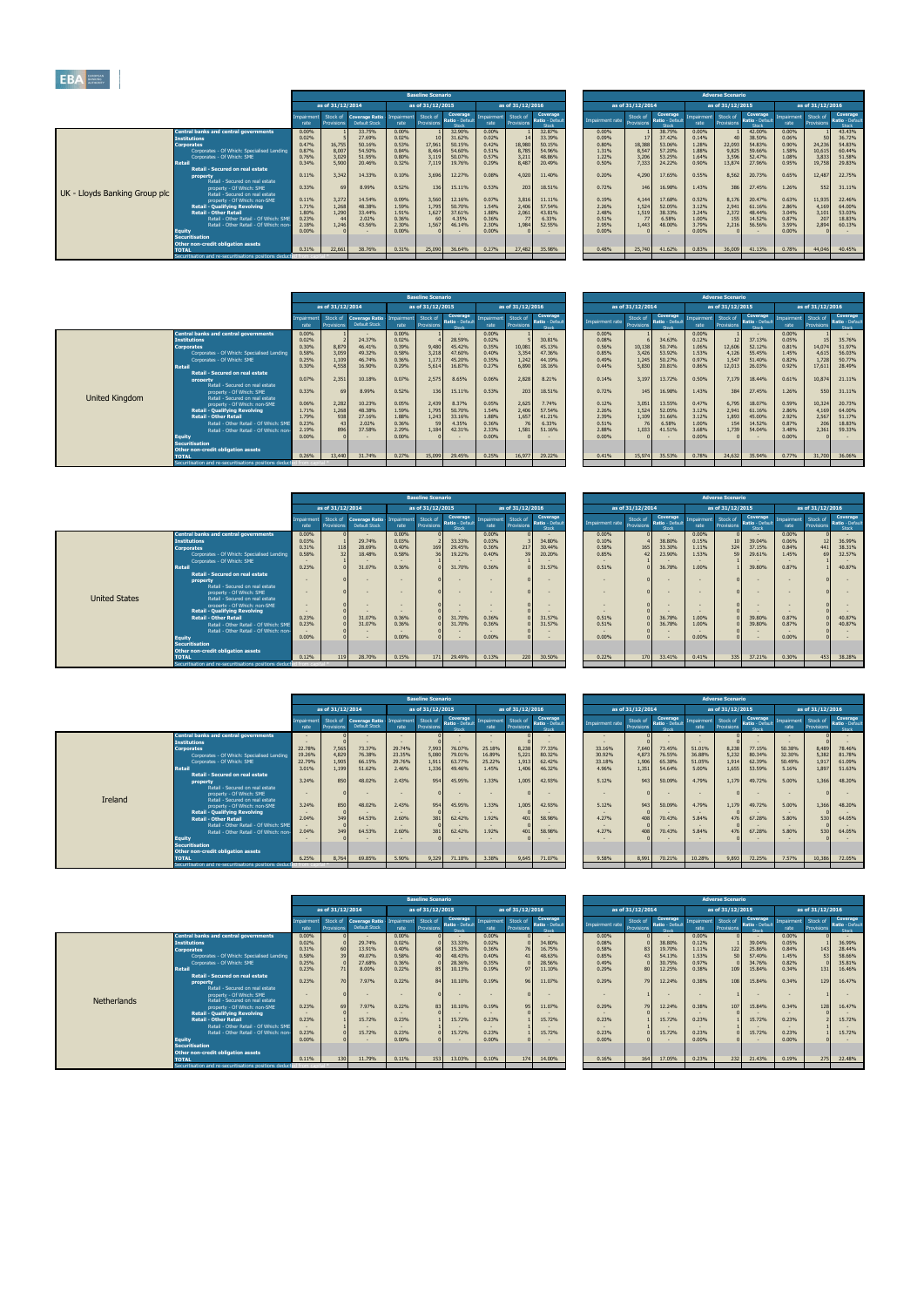

| <b>RWA</b>                                                 |                  |                  | <b>Baseline Scenario</b> |                  |                  | <b>Adverse Scenario</b> |                  |
|------------------------------------------------------------|------------------|------------------|--------------------------|------------------|------------------|-------------------------|------------------|
| (mln EUR)                                                  | as of 31/12/2013 | as of 31/12/2014 | as of 31/12/2015         | as of 31/12/2016 | as of 31/12/2014 | as of 31/12/2015        | as of 31/12/2016 |
| Risk exposure amount for credit risk                       | 279,549          | 286,606          | 283,777                  | 286,223          | 291,037          | 305,551                 | 312,754          |
| Risk exposure amount Securitisation and re-securitisations | 4,024            | 8,251            | 10,020                   | 11,179           | 12,902           | 17,335                  | 20,069           |
| Risk exposure amount Other credit risk                     | 275,525          | 278,355          | 273,757                  | 275,043          | 278,135          | 288,216                 | 292,684          |
| Risk exposure amount for market risk                       | 17,259           | 17,259           | 17,259                   | 17,259           | 21,178           | 21,423                  | 21,653           |
| Risk exposure amount for operational risk                  | 32,149           | 32,149           | 32,149                   | 32,149           | 32,149           | 32,149                  | 32,149           |
| Transitional floors for Risk exposure amount               | $\overline{0}$   | $\mathbf{0}$     | $\mathbf{0}$             | $\mathbf{0}$     | $\mathbf{0}$     | $\mathbf{0}$            |                  |
| <b>Total Risk exposure amount</b>                          | 328,956          | 336,013          | 333,184                  | 335,630          | 344,363          | 359,122                 | 366,555          |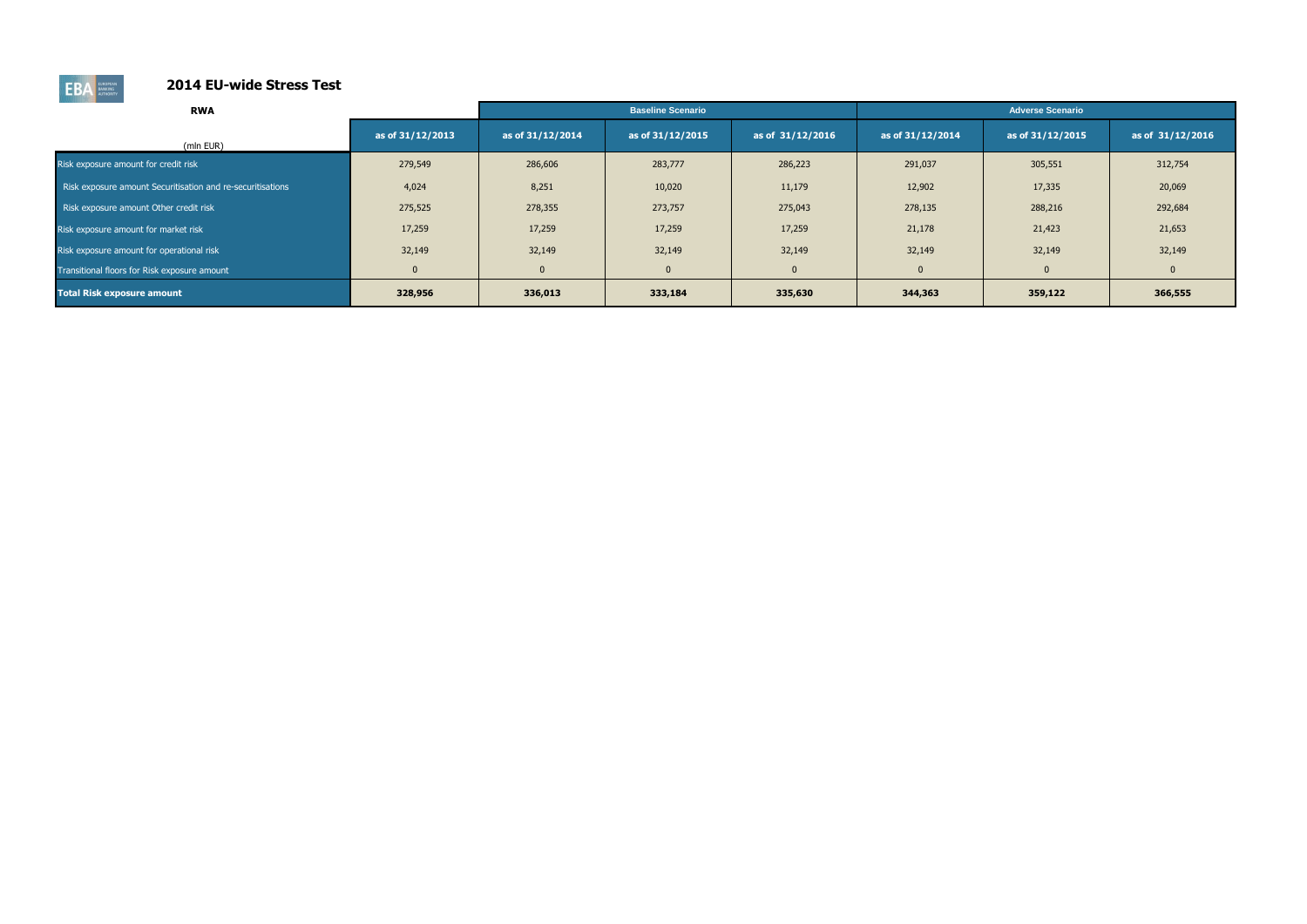|                             | <b>Securitisation</b>                                                                                                               |                         |                       | <b>Baseline scenario</b> |                         |                         | <b>Adverse scenario</b> |                         |
|-----------------------------|-------------------------------------------------------------------------------------------------------------------------------------|-------------------------|-----------------------|--------------------------|-------------------------|-------------------------|-------------------------|-------------------------|
|                             | (mln EUR)                                                                                                                           | as of 31/12/2013        | 31/12/2014            | 31/12/2015               | 31/12/2016              | 31/12/2014              | 31/12/2015              | 31/12/2016              |
| <b>Exposure values</b>      | <b>Banking Book</b><br>Trading Book (excl. correlation trading positions under CRM)<br>Correlation Trading Portfolio (CRM)<br>Total | 16,911<br>223<br>17,133 |                       |                          |                         |                         |                         |                         |
| <b>Risk exposure values</b> | <b>Banking Book</b><br>Trading Book (excl. correlation trading positions under CRM)<br>Total                                        | 3,834<br>190<br>4,024   | 7,958<br>293<br>8,251 | 9,665<br>355<br>10,020   | 10,796<br>384<br>11,179 | 12,542<br>360<br>12,902 | 16,873<br>462<br>17,335 | 19,554<br>516<br>20,069 |
| <b>Impairments</b>          | Hold to Maturity porfolio<br>Available for Sale porfolio<br>Held for trading portfolio<br>Total                                     | $\mathbf{0}$            | $\mathbf{0}$          | $\mathbf{0}$             | $\Omega$                |                         |                         |                         |

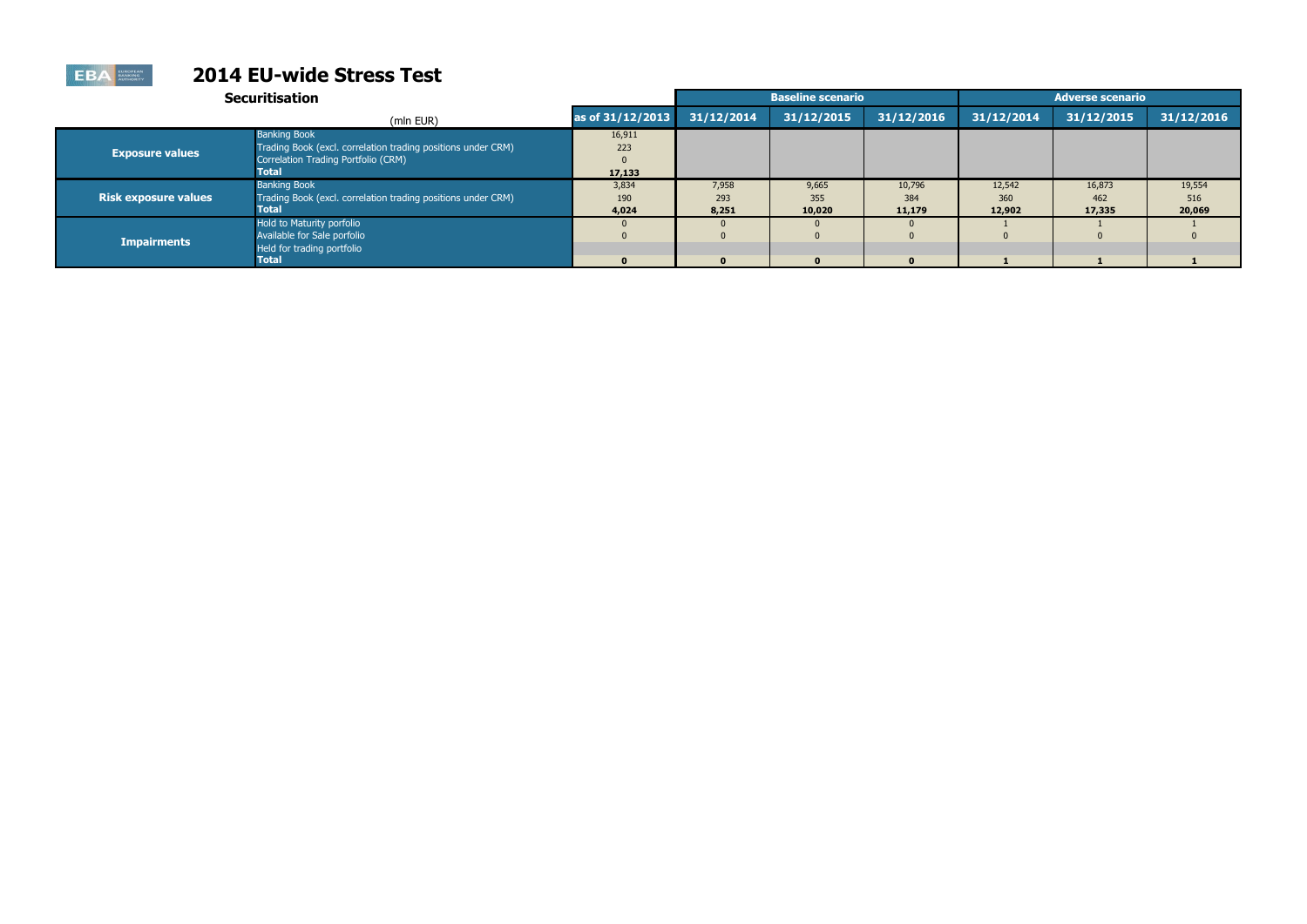

### **2014 EU-wide Stress Test - Sovereign Exposure**

|                                                                                                                                    | (mln EUR)                           |                                                                                         |                                    |                                                                         | <b>VALUES AS OF 31/12/2013</b>                                             |                                                                                       |                                                                              |                                                       | <b>VALUES AS OF 31/12/2013</b>                |                |                                                       |                                  | <b>VALUES AS OF 31/12/2013</b>                              |                                                       |                                   |
|------------------------------------------------------------------------------------------------------------------------------------|-------------------------------------|-----------------------------------------------------------------------------------------|------------------------------------|-------------------------------------------------------------------------|----------------------------------------------------------------------------|---------------------------------------------------------------------------------------|------------------------------------------------------------------------------|-------------------------------------------------------|-----------------------------------------------|----------------|-------------------------------------------------------|----------------------------------|-------------------------------------------------------------|-------------------------------------------------------|-----------------------------------|
|                                                                                                                                    |                                     |                                                                                         | <b>GROSS DIRECT LONG EXPOSURES</b> |                                                                         |                                                                            | NET DIRECT POSITIONS (gross exposures (long) net of cash short                        | positions of sovereign debt to other counterpaties only where there is       |                                                       | DIRECT SOVEREIGN EXPOSURES IN DERIVATIVES (1) |                |                                                       |                                  | INDIRECT SOVEREIGN EXPOSURES (3) (on and off balance sheet) |                                                       |                                   |
|                                                                                                                                    |                                     | (accounting value gross of provisions)                                                  | (1)                                |                                                                         |                                                                            | a maturity matching)<br>(1)                                                           |                                                                              | Derivatives with positive fair value at<br>31/12/2013 |                                               |                | Derivatives with negative fair value at<br>31/12/2013 |                                  | Derivatives with positive fair value<br>at 31/12/2013       | Derivatives with negative fair<br>value at 31/12/2013 |                                   |
| <b>Residual Maturity</b>                                                                                                           | <b>Country / Region</b>             |                                                                                         | of which: loans<br>and advances    |                                                                         | of which: AFS<br>banking book                                              | of which: FVO<br>(designated at fair<br>value through<br>profit&loss)<br>banking book | of which: Financial<br>assets held for<br>trading<br>(2)                     | Notional value                                        | Fair-value at<br>$31/12/2013$ (+)             | Notional value | Fair-value at 31/12/2013                              | Notional value                   | Fair-value at<br>$31/12/2013$ (+)                           | Notional value                                        | Fair-value at<br>$31/12/2013$ (-) |
| <b>TO - 3MT</b><br>$[3M-1Y]$<br>$[1Y - 2Y]$<br>[ 2Y - 3Y [<br>[3Y - 5Y [<br>[5Y - 10Y [<br>[10Y - more<br>Tot                      | Austria                             | 153<br>$\Omega$<br>$\Omega$<br>153                                                      |                                    | 153<br>$\Omega$<br>$\Omega$<br>153                                      | $\mathbf{0}$                                                               | $\mathbf{0}$                                                                          | 153<br>$\Omega$<br>153                                                       |                                                       |                                               |                |                                                       |                                  |                                                             |                                                       |                                   |
| $[0 - 3M]$<br>[3M-1Y]<br>$[1Y - 2Y]$<br>[2Y - 3Y [<br><b>F3Y - 5Y F</b><br><b>F5Y - 10Y F</b><br>[10Y - more<br><b>Tot</b>         | Germany                             | $\Omega$<br>5<br>175<br>$\frac{10}{195}$                                                |                                    | 175<br>10<br>195                                                        | $\Omega$<br>122<br>$\overline{0}$<br>122                                   | $\Omega$                                                                              | 53<br>$\frac{10}{73}$                                                        |                                                       |                                               |                |                                                       |                                  |                                                             |                                                       |                                   |
| $I$ 0 - 3M $I$<br>$[3M - 1Y]$<br>$[1Y - 2Y]$<br>$[2Y - 3Y]$<br>[3Y - 5Y [<br>[5Y - 10Y [<br>[10Y - more<br>Tot                     | Poland                              | 1,575<br>$\Omega$<br>$\Omega$<br>$\Omega$<br>1,575                                      |                                    | 1,575<br>$\Omega$<br>1,575                                              |                                                                            | $\Omega$<br>$\mathbf{r}$                                                              | 1,575<br>$\Omega$<br>$\Omega$<br>$\overline{0}$<br>1,575                     |                                                       |                                               |                |                                                       |                                  |                                                             |                                                       |                                   |
| $I$ 0 - 3M $I$<br><b>T3M-1YT</b><br><b>F1Y-2YF</b><br><b>F2Y - 3Y F</b><br>$[3Y - 5Y]$<br>[5Y - 10Y [<br>[10Y - more<br><b>Tot</b> | <b>United Kingdom</b>               | 629<br>422<br>706<br>$427$<br>1,723<br>18,761<br>26,856<br>49,524                       |                                    | 629<br>422<br>706<br>427<br>1,723<br>18,761<br>26,856<br>49,524         | 608<br>422<br>$\overline{0}$<br>384<br>1,476<br>16,976<br>19,426<br>39,291 | $\Omega$<br>$\Omega$<br>28<br>41<br>223<br>1,464<br>3,709<br>5,465                    | 22<br>$\mathbf{0}$<br>678<br>$\overline{2}$<br>$24$<br>318<br>3,722<br>4,766 |                                                       |                                               |                |                                                       |                                  |                                                             |                                                       |                                   |
| $[0 - 3M]$<br>$[3M - 1Y]$<br>$[1Y - 2Y]$<br>$[2Y - 3Y]$<br>$[3Y - 5Y]$<br>[5Y - 10Y [<br>[10Y - more<br>Tot                        | <b>U.S.</b>                         | $\Omega$<br>$\mathbf{0}$<br>1,920<br>$\overline{0}$<br>126<br>4,248<br>$2,155$<br>8,449 | 299<br>$\Omega$<br>299             | $\Omega$<br>1,920<br>$\overline{0}$<br>126<br>4,248<br>$2,155$<br>8,449 | $\mathbf{0}$<br>1,621<br>$\overline{0}$<br>4,162<br>$2,153$<br>7,936       | $\Omega$                                                                              | $\Omega$<br>126<br>87<br>$\overline{1}$<br>214                               |                                                       |                                               |                |                                                       |                                  |                                                             |                                                       |                                   |
| $I$ 0 - 3M $I$<br><b>T3M-1YT</b><br>$[1Y - 2Y]$<br>$[2Y - 3Y]$<br>$[3Y - 5Y]$<br>[5Y - 10Y [<br>[10Y - more<br>Tot                 | Other advanced economies<br>non EEA | 58<br>$\overline{0}$<br>$\Omega$<br>$\overline{0}$<br>58                                |                                    | 58<br>$\Omega$<br>$\Omega$<br>58                                        | $\Omega$<br>- 0<br>$\Omega$                                                | $\Omega$<br>$\Omega$                                                                  | 58<br>$\Omega$<br>$\mathbf{0}$<br>58                                         |                                                       |                                               |                |                                                       | 0<br>$\Omega$                    |                                                             |                                                       |                                   |
| $I$ 0 - 3M $I$<br>[3M-1Y]<br>$[1Y - 2Y]$<br>$[2Y - 3Y]$<br>$[3Y - 5Y]$<br><b>F5Y - 10Y F</b><br>[10Y - more<br>Tot                 | <b>Middle East</b>                  | 36<br>$\Omega$<br>$\mathbf{0}$<br>$\Omega$<br>36                                        |                                    | 36<br>36                                                                | $\Omega$                                                                   | $\Omega$<br>$\Omega$<br>$\Omega$                                                      | 36<br>$\Omega$<br>36                                                         |                                                       |                                               |                |                                                       | $\Omega$<br>$\Omega$<br>$\Omega$ |                                                             |                                                       |                                   |

Notes and definitions<br>(1) The exposures reported cover only exposures to central, regional and local governments on immediate borrower basis, and do not include exposures to other counterparts with full or partial governme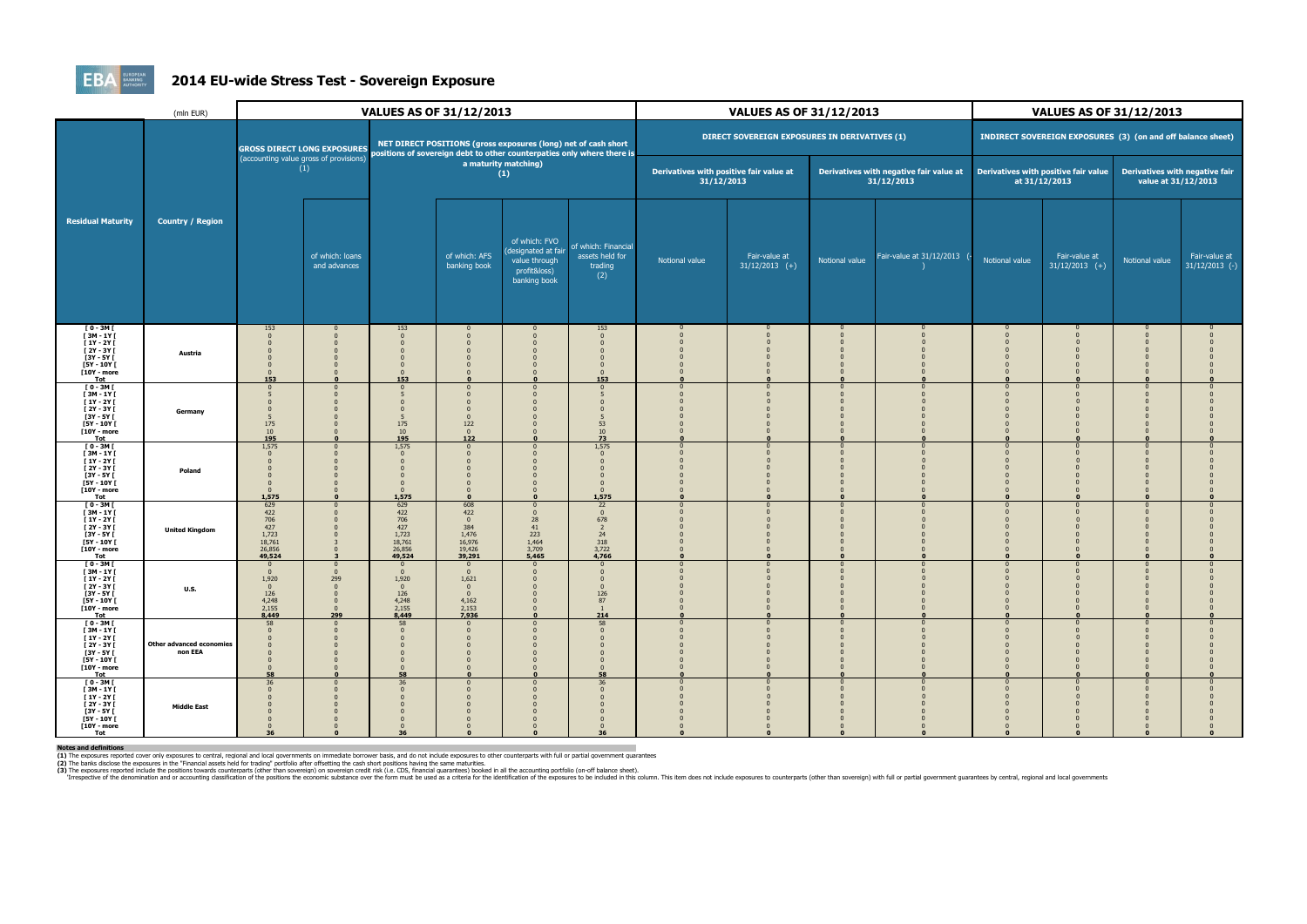

**Capital**

|                            |                  |                                                                                                                                                                                   | <b>Baseline Scenario</b>   |                                                                                      |                                  | <b>Adverse Scenario</b>        |                                  |                                   |                                  |
|----------------------------|------------------|-----------------------------------------------------------------------------------------------------------------------------------------------------------------------------------|----------------------------|--------------------------------------------------------------------------------------|----------------------------------|--------------------------------|----------------------------------|-----------------------------------|----------------------------------|
| (mln EUR)                  |                  | <b>CRR / CRDIV DEFINITION OF CAPITAL</b>                                                                                                                                          |                            | As of 31/12/2013 As of 31/12/2014 As of 31/12/2015 As of 31/12/2016 As of 31/12/2014 |                                  |                                |                                  | As of 31/12/2015 As of 31/12/2016 |                                  |
|                            | A                | <b>OWN FUNDS</b>                                                                                                                                                                  | 61,478                     | 61,601                                                                               | 61,986                           | 60,796                         | 59,960                           | 50,136                            | 41,993                           |
|                            | A.1              | COMMON EQUITY TIER 1 CAPITAL (net of deductions and after applying<br>transitional adjustments)                                                                                   | 33,659                     | 36,616                                                                               | 40,643                           | 45,702                         | 33,926                           | 27,341                            | 22,866                           |
|                            | A.1.1            | Capital instruments eligible as CET1 Capital (including share premium and net own<br>capital instruments)                                                                         | 29,491                     | 29,491                                                                               | 29,491                           | 29,491                         | 29,491                           | 29,491                            | 29,491                           |
|                            | A.1.1.1          | Of which: CET1 instruments subscribed by Government                                                                                                                               | 2,821                      | 2,821                                                                                | 2,821                            | 2,821                          | 2,821                            | 2,821                             | 2,821                            |
|                            | A.1.2            | Retained earnings                                                                                                                                                                 | 5,855                      | 10,244                                                                               | 12,567                           | 15,624                         | 8,765                            | 4,163                             | 1,521                            |
|                            | A.1.3            | Accumulated other comprehensive income                                                                                                                                            | $-4,782$                   | $-2,912$                                                                             | $-2,142$                         | $-1,629$                       | $-2,373$                         | $-990$                            | $-294$                           |
|                            | A.1.3.1          | Of which: arising from unrealised gains/losses from Sovereign exposure in AFS<br>portfolio                                                                                        | $-598$                     | $-524$                                                                               | $-524$                           | $-524$                         | $-758$                           | $-610$                            | $-736$                           |
|                            | A.1.3.2          | Of which: arising from unrealised gains/losses from the rest of AFS portfolio                                                                                                     | $-145$                     | $-168$                                                                               | $-193$                           | $-210$                         | $-257$                           | $-335$                            | $-387$                           |
|                            | A.1.4            | <b>Other Reserves</b>                                                                                                                                                             | 14,774                     | 14,533                                                                               | 14,533                           | 14,533                         | 14,533                           | 14,533                            | 14,533                           |
|                            | A.1.5            | Funds for general banking risk                                                                                                                                                    | $\mathbf{0}$               | $\overline{0}$                                                                       | $\pmb{0}$                        | $\pmb{0}$                      | $\mathbf{0}$                     | $\mathbf 0$                       | $\pmb{0}$                        |
|                            | A.1.6            | Minority interest given recognition in CET1 capital                                                                                                                               | $\mathbf{0}$               | 395                                                                                  | $\pmb{0}$                        | $\mathbf{0}$                   | 395                              | 395                               | 395                              |
|                            | A.1.7            | Adjustments to CET1 due to prudential filters excluding those from unrealised<br>gains/losses from AFS portfolio                                                                  | 1,135                      | 976                                                                                  | 976                              | 976                            | 976                              | 976                               | 976                              |
|                            | A.1.8            | Adjustments to CET1 due to prudential filters from unrealised gains/losses from<br>Sovereign Exposure in AFS portfolio                                                            | 479                        | 419                                                                                  | 314                              | 209                            | 607                              | 366                               | 295                              |
| <b>OWN FUNDS</b>           | A.1.9            | (-) Intangible assets (including Goodwill)                                                                                                                                        | $-2,393$                   | $-1,875$                                                                             | $-1,541$                         | $-1,206$                       | $-1,875$                         | $-1,541$                          | $-1,206$                         |
|                            | A.1.10           | (-) DTAs that rely on future profitability and do not arise from temporary differences<br>net of associated DTLs                                                                  | $-6,074$                   | $-8,709$                                                                             | $-7,674$                         | $-6,370$                       | $-9,452$                         | $-11,250$                         | $-12,363$                        |
|                            | A.1.11<br>A.1.12 | (-) IRB shortfall of credit risk adjustments to expected losses<br>(-) Defined benefit pension fund assets                                                                        | $-1,046$<br>$-95$          | $-1,521$<br>$-1,000$                                                                 | $-1,419$<br>$-1,594$             | $-1,538$<br>$-1,990$           | $-1,469$<br>$-1,851$             | $-1,167$<br>$-2,955$              | $-1,521$<br>$-3,691$             |
|                            | A.1.13<br>A.1.14 | (-) Reciprocal cross holdings in CET1 Capital<br>(-) Excess deduction from AT1 items over AT1 Capital                                                                             | $\bf{0}$<br>$\overline{0}$ | $\overline{\mathbf{0}}$<br>$\mathbf{0}$                                              | $\overline{0}$<br>$\overline{0}$ | $\overline{0}$<br>$\mathbf{0}$ | $\overline{0}$<br>$\overline{0}$ | $\overline{0}$<br>$\overline{0}$  | $\overline{0}$<br>$\overline{0}$ |
|                            | A.1.15           | (-) Deductions related to assets which can alternatively be subject to a 1.250% risk<br>weight                                                                                    | $-171$                     | $\overline{0}$                                                                       | $\pmb{0}$                        | $\mathbf{0}$                   | $\mathbf{0}$                     | $\bf{0}$                          | $\mathbf{0}$                     |
|                            | A.1.15.1         | Of which: from securitisation positions (-)                                                                                                                                       | $-171$                     | $\overline{\mathbf{0}}$                                                              | $\pmb{0}$                        | $\pmb{0}$                      | $\mathbf 0$                      | $\mathbf{0}$                      | $\mathbf{0}$                     |
|                            | A.1.16           | (-) Holdings of CET1 capital instruments of financial sector entities where the<br>institiution does not have a significant investment                                            | $\mathbf{0}$               | $\overline{0}$                                                                       | $\pmb{0}$                        | $\pmb{0}$                      | $\mathbf{0}$                     | $\mathbf{0}$                      | $\mathbf{0}$                     |
|                            | A.1.17           | (-) Deductible DTAs that rely on future profitability and arise from temporary<br>differences                                                                                     | $\mathbf{0}$               | $\overline{0}$                                                                       | $\pmb{0}$                        | $\pmb{0}$                      | $\mathbf{0}$                     | $\bf{0}$                          | $\bf{0}$                         |
|                            | A.1.18           | (-) Holdings of CET1 capital instruments of financial sector entities where the<br>institiution has a significant investment                                                      | $-3,515$                   | $-3,224$                                                                             | $-2,867$                         | $-2,397$                       | $-3,472$                         | $-4,021$                          | $-4,402$                         |
|                            | A.1.19<br>A.1.20 | (-) Amount exceding the 17.65% threshold<br>Transitional adjustments                                                                                                              | $-490$<br>490              | $-803$<br>604                                                                        | $-465$<br>465                    | $-17$<br>$17$                  | $-1,021$<br>674                  | $-1,483$<br>826                   | $-1,796$<br>930                  |
|                            | A.1.20.1         | Transitional adjustments due to grandfathered CET1 Capital instruments (+/-)                                                                                                      | $\pmb{0}$                  | $\overline{0}$                                                                       | $\pmb{0}$                        | $\pmb{0}$                      | $\mathbf{0}$                     | $\mathbf{0}$                      | $\mathbf{0}$                     |
|                            | A.1.20.2         | Transitional adjustments due to additional minority interests (+/-)                                                                                                               | $\overline{0}$             | $\mathbf 0$                                                                          | $\overline{0}$                   | $\pmb{0}$                      | $\overline{0}$                   | $\overline{0}$                    | $\overline{0}$                   |
|                            | A.1.20.3         | Other transitional adjustments to CET1 Capital excl. adjustments for Sovereign<br>exposure in AFS $(+/-)$                                                                         | 490                        | 604                                                                                  | 465                              | 17                             | 674                              | 826                               | 930                              |
|                            | A.2<br>A.2.1     | ADDITIONAL TIER 1 CAPITAL (net of deductions and after transitional adjustments)<br>Of which: (+) Other existing support government measures                                      | 4,605<br>$\overline{0}$    | 4,509<br>$\overline{0}$                                                              | 4,048<br>$\overline{0}$          | 3,587<br>$\overline{0}$        | 4,509<br>$\overline{0}$          | 4,048<br>$\overline{0}$           | 3,587<br>$\mathbf{0}$            |
|                            | A.3              | TIER 1 CAPITAL (net of deductions and after transitional adjustments)                                                                                                             | 38,263                     | 41,125                                                                               | 44,691                           | 49,289                         | 38,435                           | 31,389                            | 26,452                           |
|                            | A.4              | TIER 2 CAPITAL (net of deductions and after transitional adjustments)                                                                                                             | 23,214                     | 20,475                                                                               | 17,295                           | 11,508                         | 21,525                           | 18,748                            | 15,541                           |
|                            | B.               | <b>TOTAL RISK EXPOSURE AMOUNT</b><br>of which: stemming from exposures that fall below the 10% / 15% limits for CET1                                                              | 328,956                    | 336,013                                                                              | 333,184                          | 335,630                        | 344,363                          | 359,122                           | 366,555                          |
|                            | B.1              | $deduction (+)$                                                                                                                                                                   | 13,483                     |                                                                                      |                                  |                                |                                  |                                   |                                  |
| <b>OWN FUNDS</b>           | B.2<br>B.3       | of which: stemming from from CVA capital requirements (+)<br>of which: stemming from higher asset correlation parameter against exposures to                                      | 3,856<br>3,071             |                                                                                      |                                  |                                |                                  |                                   |                                  |
| <b>REQUIREMENTS</b>        | <b>B.4</b>       | large financial institutions under IRB the IRB approaches to credit risk $(+)$<br>of which: stemming from the application of the supporting factor to increase                    | $-3,349$                   |                                                                                      |                                  |                                |                                  |                                   |                                  |
|                            | B.5              | lending to SMEs (-)<br>of which: stemming from the effect of exposures that were previously part of Risk<br>Exposure amount and receive a deduction treatment under CRR/CRDIV (-) | $\mathbf{0}$               |                                                                                      |                                  |                                |                                  |                                   |                                  |
|                            | <b>B.6</b>       | of which: others subject to the discretion of National Competent Authorities                                                                                                      | $\mathbf{0}$               |                                                                                      |                                  |                                |                                  |                                   |                                  |
| <b>CAPITAL RATIOS (%)</b>  | C.1              | <b>Common Equity Tier 1 Capital ratio</b>                                                                                                                                         | 10.23%                     | 10.90%                                                                               | 12.20%                           | 13.62%                         | 9.85%                            | 7.61%                             | 6.24%                            |
| <b>Transitional period</b> | C.2<br>C.3       | <b>Tier 1 Capital ratio</b><br><b>Total Capital ratio</b>                                                                                                                         | 11.63%<br>18.69%           | 12.24%<br>18.33%                                                                     | 13.41%<br>18.60%                 | 14.69%<br>18.11%               | 11.16%<br>17.41%                 | 8.74%<br>13.96%                   | 7.22%<br>11.46%                  |
|                            | $\mathbf{D}$     | <b>Common Equity Tier 1 Capital Threshold</b>                                                                                                                                     |                            | 26,881                                                                               | 26,655                           | 26,850                         | 18,940                           | 19,752                            | 20,161                           |
|                            | E.               | Total amount of instruments with mandatory conversion into ordinary shares upon a<br>fixed date in the 2014 -2016 period (cumulative conversions) (1)                             |                            | $\mathbf{0}$                                                                         | $\mathbf{o}$                     | $\pmb{\mathsf{o}}$             | $\mathbf{0}$                     | $\mathbf{0}$                      | $\mathbf 0$                      |
| <b>Memorandum items</b>    | F                | Total Additional Tier 1 and Tier 2 instruments eligible as regulatory capital under the<br>CRR provisions that convert into Common Equity Tier 1 or are written down upon a       |                            |                                                                                      |                                  |                                | 8,782                            | 7,930                             | 6,687                            |
|                            | F.1              | trigger event (2)<br>Of which: eligible instruments whose trigger is above CET1 capital ratio in the adverse<br>scenario (2)                                                      |                            |                                                                                      |                                  |                                | $\pmb{\mathsf{o}}$               | $\pmb{\mathsf{o}}$                | $\mathbf{o}$                     |
|                            | $\mathbf{G}$     | <b>Fully Loaded Common Equity Tier 1 Capital ratio (3)</b>                                                                                                                        |                            |                                                                                      |                                  | 13.61%                         |                                  |                                   | 5.98%                            |

(1) Conversions not considered for CET1 computation<br>(2) Excluding instruments included in E<br>(3) Memorandum item based on a fully implemented CRR/CRD IV definition of Common Equity Tier 1 capital including 60% of unrealised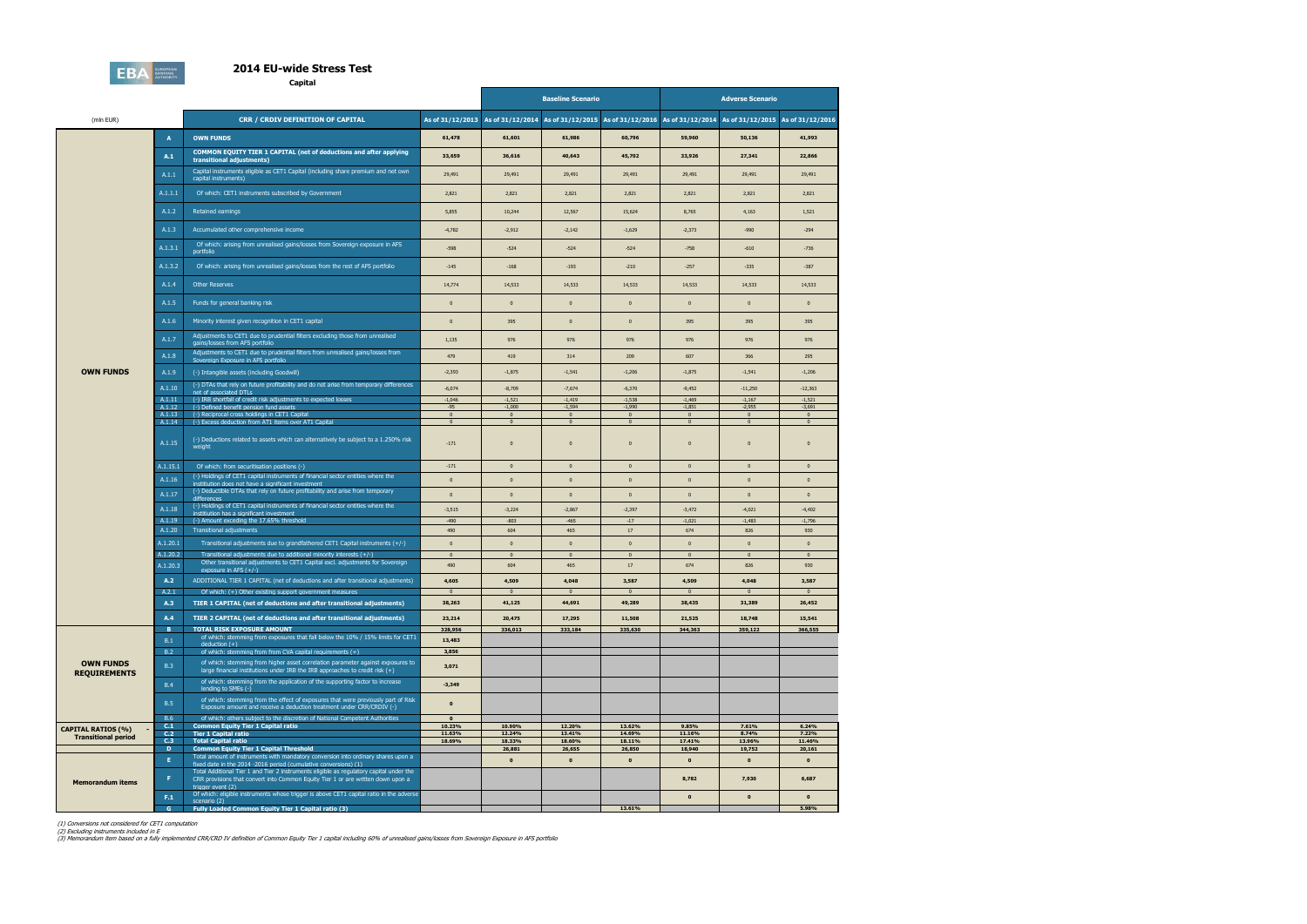

| <b>Issuance of CET 1 Instruments</b>                                                                    | <b>Impact on Common</b><br><b>Equity Tier 1</b><br><b>Million EUR</b> |
|---------------------------------------------------------------------------------------------------------|-----------------------------------------------------------------------|
| Raising of capital instruments eligible as CET1 capital $(+)$                                           | $\overline{0}$                                                        |
| Repayment of CET1 capital, buybacks (-)                                                                 | $\overline{0}$                                                        |
| Conversion to CET1 of hybrid instruments becoming effective between 1 January and 30 September 2014 (+) | $\overline{0}$                                                        |

| Net issuance of Additional Tier 1 and T2 Instruments                                                                                                                                 | <b>Impact on Additional</b><br><b>Tier 1 and Tier 2</b><br><b>Million EUR</b> |
|--------------------------------------------------------------------------------------------------------------------------------------------------------------------------------------|-------------------------------------------------------------------------------|
| Net issuance of Additional Tier 1 and T2 Instruments with a trigger at or above bank's post stress test CET1 ratio in the adverse<br>scenario during the stress test horizon $(+/-)$ | 6,442                                                                         |
| Net issuance of Additional Tier 1 and T2 Instrument with a trigger below bank's post stress test CET1 ratio in the adverse scenario<br>during the stress test horizon $(+/-)$        | $\Omega$                                                                      |

**Major Capital Measures from 1 January to 30 September 2014**

| <b>Losses</b>                                                                               | <b>Million EUR</b> |
|---------------------------------------------------------------------------------------------|--------------------|
| Realized fines/litigation costs from 1 January to 30 September 2014 (net of provisions) (-) | $-272$             |
| Other material losses and provisions from 1 January to 30 September 2014 (-)                | $-1,058$           |

### **Major Capital Measures Impacting Tier 1 and Tier 2 Eligible Capital from 1 January 2014 to 30 September 2014**